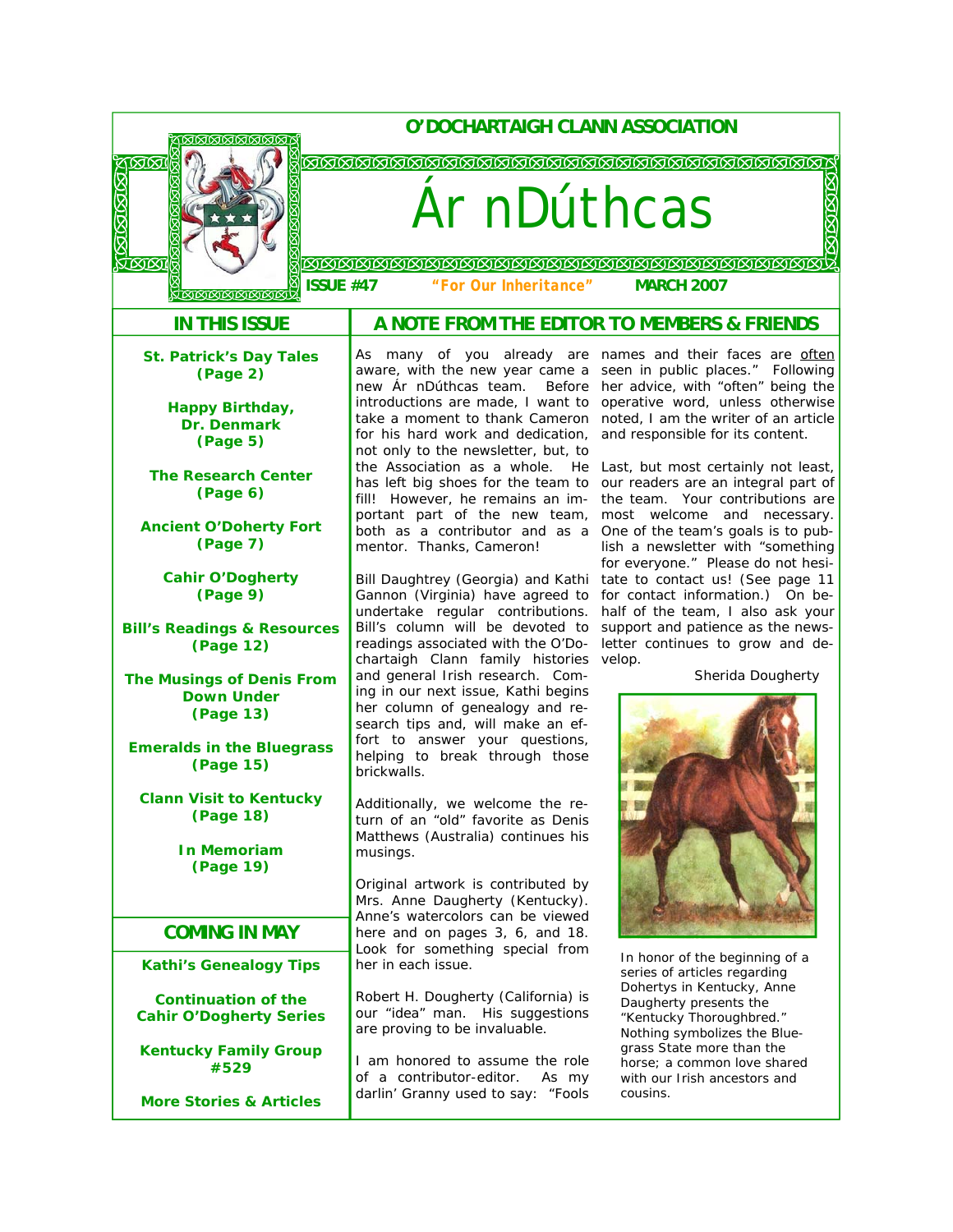

# *St. Patrick's Day Tales from the Lazy Bench*

<u> COOOOOOOOOO</u>

*(The following were found at History.com. They are presented here as written and not offered as the absolute truth.)* 



#### *The Shamrock*

In fact, the first written mention of this story *[the shamrock]* did not appear until nearly 1,000 years after Patrick's death.

The shamrock, which was also called "seamroy" by the Celts, was a sacred plant in ancient Ireland because it symbolized the rebirth of spring. By the  $17<sup>th</sup>$  century, the shamrock had become a symbol of It has long been recounted that, Patrick's Day Parade. Today, that English began to seize Irish land and make laws against the use of the wear the shamrock as a symbol of Ireland. their pride in their heritage and their displeasure with English rule.



#### *The Leprechaun*

The original Irish name for these figures of folklore is "lobaircin," meaning "small-bodied fellow."

Belief in leprechauns probably stems from Celtic beliefs in fairies, tiny men and women who could use their magical powers to serve good or evil. In Celtic folklore, leprechauns were cranky souls, responsible for Each year, thousands of Irish Ameriknown for their trickery, which they cabbage.

often used to protect their much-Though cabbage has long been an fabled treasure.

Leprechauns had nothing to do with the turn of the century. St. Patrick or the celebration of St. than the cantankerous little man of their Jewish neighbors. Irish folklore. This cheerful, friendly leprechaun is a purely American invention, but has quickly evolved into an easily recognizable symbol of both St. Patrick's Day and Ireland in general.



#### *The Snake*

emerging Irish nationalism. As the during his mission in Ireland, St. parade is the world's oldest civilian Irish language and the practice of and with only a wooden staff by his pants. Catholicism, many Irish began to side, banished all the snakes from Patrick once stood on a hilltop parade and the largest in the United (which is now called Croagh Patrick), States, with over 150,000 partici-

> home to any snakes. "banishing of the snakes" was really a metaphor for the eradication of pagan ideology from Ireland and the triumph of Christianity. Within two hundred years of Patrick's arrival, Ireland was completely Christianized.



#### *Corned Beef & Cabbage*

mending the shoes of the other fair-cans gather with their loved ones on ies. Though only minor figures in St. Patrick's Day to share a brated in other locations far from Celtic folklore, leprechauns were "traditional" meal of corned beef and Ireland, including Japan, Singapore,

Irish food, corned beef only became associated with St. Patrick's Day at

Patrick's Day, a Catholic holy day. Irish immigrants living on New York In 1959, Walt Disney released a film City's Lower East Side substituted called Darby O'Gill & the Little Peo-corned beef for their traditional Irish ple, which introduced America to a bacon to save money. They learned very different sort of leprechaun about the cheaper alternative from



#### *The New York City Parade*

In 1848, several New York Irish aid societies decided to unite their parades to form one New York City St.

In fact, the island nation was never rade route to watch the procession, Each year nearly three million people line the one-and-a-half mile pa-The which takes more than five hours.



#### *Wearing of the Green Goes Global*

Today, St. Patrick's Day is celebrated by people of all backgrounds in the United States, Canada, and Australia. Although North America is home to the largest productions, St. Patrick's Day has been celeand Russia.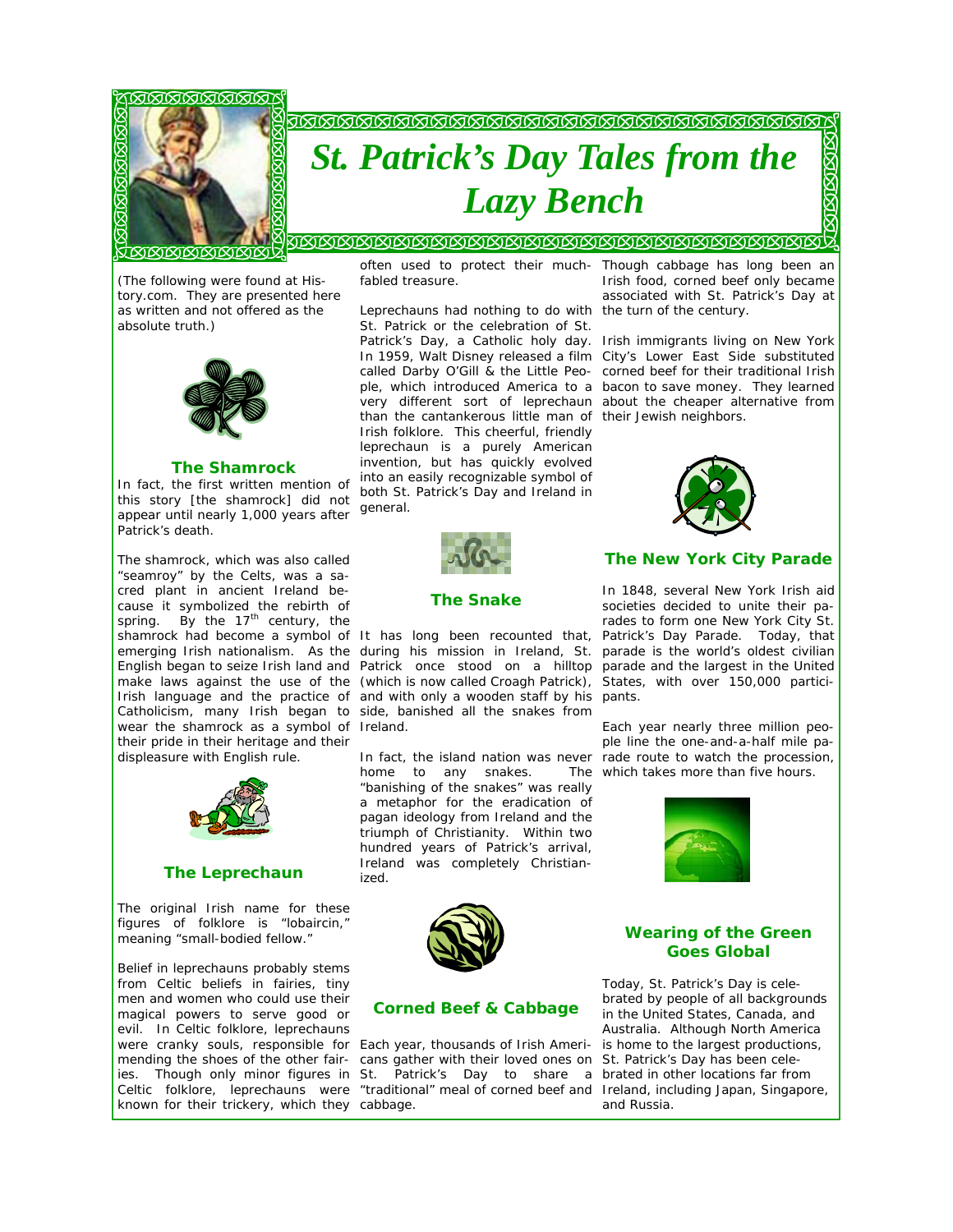# *Legends of the Claddagh*

Claddagh.

We are told the design originated in Drehide, Margaret of the Bridges. County Galway during the  $17<sup>th</sup>$  cenlegend of the Claddagh. There rehave traveled through the years.

#### **Margaret of the Bridges**

It was a lovely day late in the 16<sup>th</sup> century when a young woman, Mara stream off the River Corrib near Ireland's finest goldsmiths. the home of her father, John, and began washing the clothes of the family. Passing by the same stream, came Don Domingo de Rona, an affluent wine merchant from Spain who often traded throughout Ireland. Catching a glimpse of the young lass at work, the much older Don de Rona fell in love at first sight and it appears to have been the same for Margaret as the couple soon married and set sail for de Rona's home in Spain. Sadly, their union was to be short-lived. Richard Joyce (sometimes written as Domingo died shortly after they ar-Joyes) was a young man in 1675 rived, and Margaret was left a when he set sail on a merchant vesyoung, albeit wealthy, widow. With-sel from Galway bound for the West out her husband, Spain held little Indies. At that time, pirate ships, interest for Margaret and she longed Corsairs, were hazardous throughputting her affairs in order, she trav-the Atlantic Ocean. With an overeled home, brokenhearted, to her powering attack, one such Corsair beloved Galway.

his wife. Their courtship lasted far himself a slave; purchased by a

Spy a shamrock and visions of Ire- longer than that of Domingo's, but wealthy Turkish goldsmith. The land come into the mind's eye, but eventually Margaret agreed to mar- Moor soon recognized Joyce to be see a Claddagh and echoes of the riage. Like Don de Rona, ffrench, well-mannered, clever, and creative hearts and souls of the Irish come to too, was a traveler and Margaret and began to teach his trade to the ears. With its simple compo- often was left home alone for long Joyce, who rapidly mastered the nents of two hands, one heart, and periods of time. To keep herself necessary skills and began to fashone crown, the Claddagh carries a occupied, she decided, for some ion designs rivaling those of his history of love, friendship, loyalty, unknown reason, to build bridges, master. Soon, the gold working of and often, heartbreak, which has funded entirely by her own monies, Joyce became renowned throughout been passed down through the gen- throughout the Province of Con- the area; gaining him great personal erations for more than 300 years. naught in the Region of Connemara. wealth while elevating the status of With the exception of the cross, cru- Numerous stone bridges were his Turkish master and instructor. cifix, or Star of David, no single erected in rapid succession with piece of jewelry stirs more emotion Margaret traveling from site to site Fourteen years into Joyce's captivin a single group of people than the personally supervising much of the ity, back in the British Isles, William work. Throughout the region, she of Orange, through a convoluted soon became known as Margaret na series of twists, turns, and manipu-

tury. That appears to be the sole One day, while supervising the work was to secure the release of all Britfact consistent in each telling of the of her masons, Margaret, sitting ish subjects, yes, even the Irish, mains almost as many versions of ited by an eagle. The bird swooped learned of Richard's impending freethe origin of the symbol as there are low and gently dropped an exquisite, dom, he became distraught at the storytellers. Here are but two that gold Claddagh ring into her lap. thought of losing such a talent and garet Joyce, waded ankle-deep into duced for the masses by some of strong and Richard set sail for home near the construction site, was vis-held in slavery. When the Moor Legend tells us this was a gift from source of great personal income. God; His reward for Margaret's char-Hoping to entice the young man to ity and good works. The design of stay in Algiers, the heaven-sent Claddagh was pre-the Turk offered the hand of his only served by the Joyce family, and, daughter in marriage to Joyce. eventually, similar rings were pro-However, the lure of Ireland was too



#### **Richard Joyce**

to return to her Ireland. Quickly out the Mediterranean seas and into exist today, that captured the hearts In time, she remarried. Oliver Og the brigands not only took their ffrench, who would become mayor plunder but the passengers of the While "let love and friendship reign" of Galway in 1596, set his eyes upon vessel as well. Kidnapped and deliv- is the universally accepted meaning Margaret, determined to make her ered to Algiers, Richard Joyce found of the Claddagh, it seems its history overtook the ship carrying Joyce and, with an unusual turn of events,

lations, became King William III of England. One of his first royal tasks

as quickly as possible; just as Margaret had done almost 100 years earlier.

Some say there was a young colleen who had won Richard's heart and he was determined to return to her with the hope that she had remained faithful to him and not taken another in marriage. Finding that to be so, Richard presented her with his first Claddagh ring; giving her at the same time his love, friendship, and loyalty. They married and he became one of Ireland's most successful goldsmiths. While his silver chalices and other artifacts of Moorish influence were in demand and brought him great fame, it was his Claddagh rings, some of which still of his countrymen.

#### **The Legends Continue**

*(Continued on page 4)*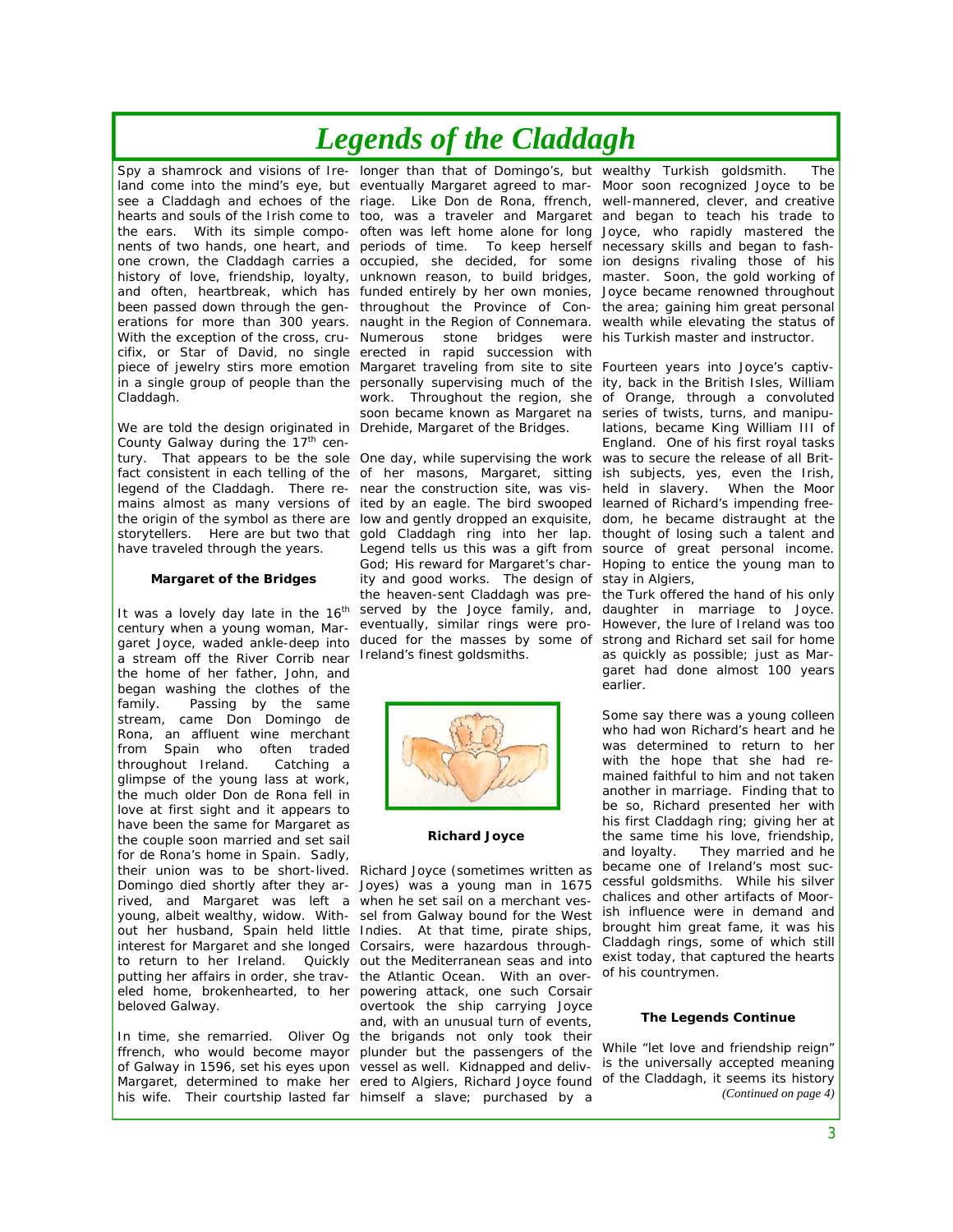| also carries a touch of heartbreak<br>and sadness.<br>In many ways, the<br>Claddagh well symbolizes life and                                                                                                                                                                 | <b>Recipes for Saint Patrick's Day</b>                                                                                                                                                                                                                                                                                                                                                                                                                                                                                                                                                                                                                                                                                                               |  |
|------------------------------------------------------------------------------------------------------------------------------------------------------------------------------------------------------------------------------------------------------------------------------|------------------------------------------------------------------------------------------------------------------------------------------------------------------------------------------------------------------------------------------------------------------------------------------------------------------------------------------------------------------------------------------------------------------------------------------------------------------------------------------------------------------------------------------------------------------------------------------------------------------------------------------------------------------------------------------------------------------------------------------------------|--|
| the triumph of the human spirit.                                                                                                                                                                                                                                             | <b>Irish Soda Bread</b>                                                                                                                                                                                                                                                                                                                                                                                                                                                                                                                                                                                                                                                                                                                              |  |
| Whether one believes the original<br>design of the Claddagh came as a<br>gift from God to Margaret of the<br>Bridges or was conceived by Richard<br>Joyce, the overriding theme of both<br>tales is love; God's love for Marga-<br>ret; Richard and Margaret's love for      | Ingredients:<br>4 cups (16 oz) of all purpose flour.<br>1 Teaspoon baking soda<br>1 Teaspoon salt<br>16 oz of buttermilk<br>Butter for greasing pot                                                                                                                                                                                                                                                                                                                                                                                                                                                                                                                                                                                                  |  |
| Ireland; and Richard's love for the<br>girl who waited and prayed for his<br>return. The legends may even inter-<br>Perhaps Richard glimpsed<br>twine.<br>the Claddagh of Margaret held in<br>reverence by the Joyce family after<br>Margaret's death. Who are we to<br>say? | Method:<br>Preheat the oven to 425 F. degrees. Lightly butter a bastible pot<br>1.<br>(cast iron pot with lid).*<br>In a large bowl, combine and sieve all ingredients. Sifting twice<br>2.<br>will yield a less dense, lighter bread.<br>Add buttermilk to form a sticky dough. (Additional buttermilk<br>3.<br>may be needed; add a bit at a time.)                                                                                                                                                                                                                                                                                                                                                                                                |  |
| Perhaps only the fairies and the wee<br>people know the true story.                                                                                                                                                                                                          | Place on floured surface and knead lightly.<br>4.<br>Shape into a round, flat loaf in bastible pot.<br>5.<br>Cut a cross in the top of the dough. A cross must be cut to let<br>6.<br>the fairies out!<br>Cover with lid and bake for 30 minutes.<br>7.<br>Remove lid and bake an additional 15 minutes.<br>8.<br>9.<br>Tapping the bread will result in a hollow sound when done.                                                                                                                                                                                                                                                                                                                                                                   |  |
| Lá Fhéile Pádraig Sona Daoibh                                                                                                                                                                                                                                                | *You may use 2 round cake pans to simulate a bastible pot. Grease one<br>pan, add dough, invert second pan and use as a lid.                                                                                                                                                                                                                                                                                                                                                                                                                                                                                                                                                                                                                         |  |
| (La ale-lah pwad-rig son-ah jeev)                                                                                                                                                                                                                                            |                                                                                                                                                                                                                                                                                                                                                                                                                                                                                                                                                                                                                                                                                                                                                      |  |
| Happy St. Patrick's Day to All!                                                                                                                                                                                                                                              | <b>COLCANNON</b>                                                                                                                                                                                                                                                                                                                                                                                                                                                                                                                                                                                                                                                                                                                                     |  |
| <b>From the Breastplate of</b><br><b>Saint Patrick</b><br>May you be blessed with the<br>strength of heaven -<br>the light of the sun and the radiance<br>of the moon<br>the splendor of fire -<br>the speed of lighning -                                                   | Ingredients:<br>4 lbs. large red potatoes (about 9) peeled and quartered<br>12 T butter<br>1/2 small head of cabbage, cored and thickly sliced<br>2 lightly packed cups chopped greens (any combination<br>of spinach, parsley, kale or broccoli or cauliflower<br>leaves) (optional)<br>1 1/3 cups milk<br>4 scallions, green part only, chopped<br>salt and pepper<br>Method:                                                                                                                                                                                                                                                                                                                                                                      |  |
| the swiftness of wind -<br>the depth of the sea -                                                                                                                                                                                                                            |                                                                                                                                                                                                                                                                                                                                                                                                                                                                                                                                                                                                                                                                                                                                                      |  |
| the stability of earth and the firm-<br>ness of rock.                                                                                                                                                                                                                        | 1.<br>Boil over medium heat until tender; about 45 minutes.<br>2.<br>Meanwhile, bring 1/2 cup water and 2 T of the butter to a boil in a<br>small pot over medium-high heat. Add cabbage, reduce heat to me-                                                                                                                                                                                                                                                                                                                                                                                                                                                                                                                                         |  |
| <b>Saint Patrick Irish Bless-</b><br>ings                                                                                                                                                                                                                                    | dium-low, and cook until just tender, about 15 minutes. Drain well,<br>discarding liquid, and set aside.<br>3.<br>Melt 2 T of the butter in a large skillet over medium-high heat. Add<br>chopped greens and sauté until just wilted, about 2 minutes. Add<br>cabbage and cook until heated through, 1-2 minutes, then transfer to<br>a large mixing bowl.<br>4.<br>Put milk, scallions, and remaining butter into a small pot and bring to<br>a simmer over medium heat. Simmer until scallions are softened, 1-2<br>minutes, then add to cabbage mixture and cover to keep warm.<br>5.<br>When potatoes are done, add to cabbage mixture and mash with a<br>potato masher until fluffy and smooth with some chunks. Season to<br>taste. Serve hot. |  |
| May Saint Patrick guard you<br>wherever you go and guide you in<br>whatever you do-and may his<br>loving protection be a blessing to<br>you always.                                                                                                                          |                                                                                                                                                                                                                                                                                                                                                                                                                                                                                                                                                                                                                                                                                                                                                      |  |
| May our blessed good Saint Patrick<br>Whom we all so dearly love<br>Intercede and bring you<br>Many blessings from above.                                                                                                                                                    |                                                                                                                                                                                                                                                                                                                                                                                                                                                                                                                                                                                                                                                                                                                                                      |  |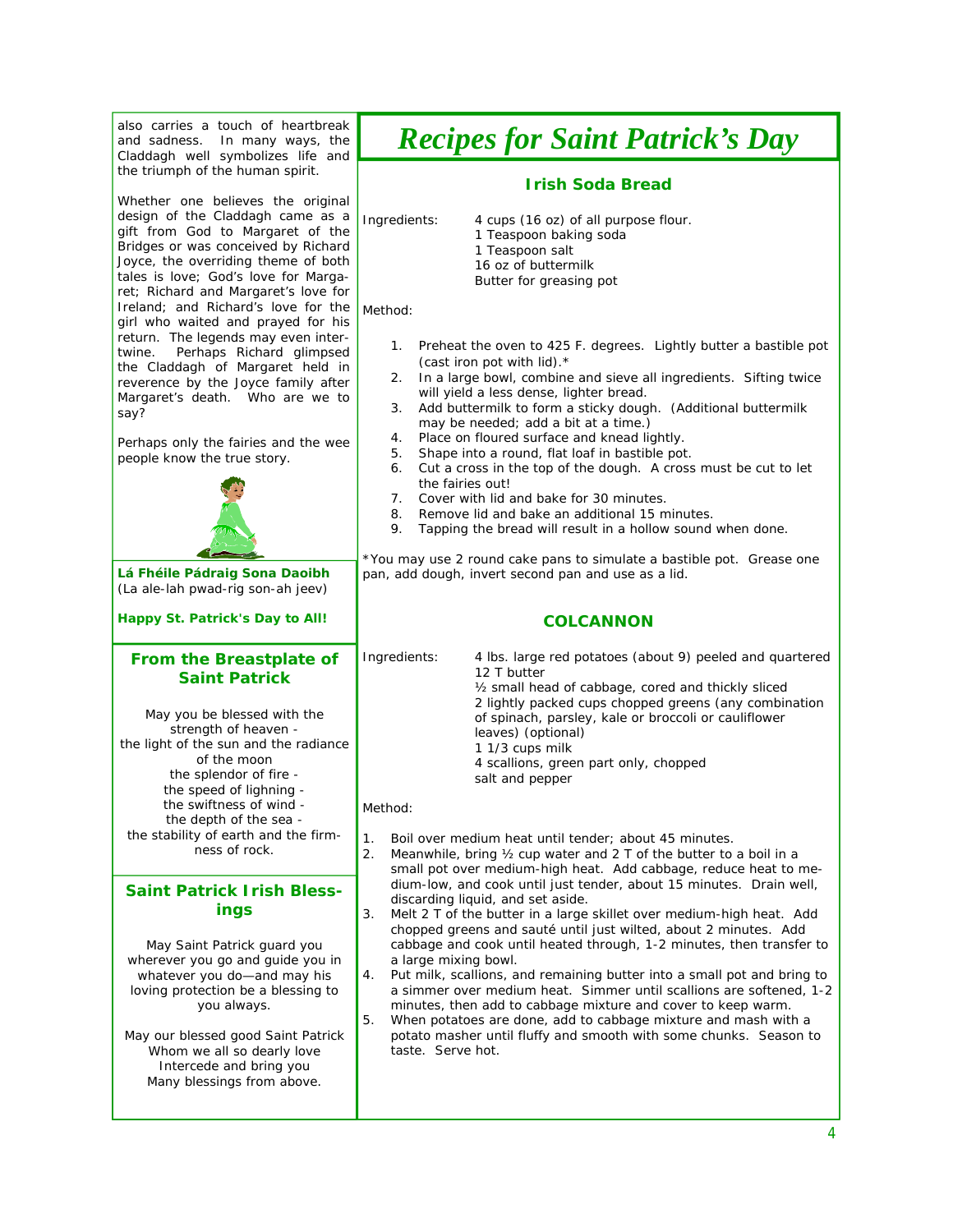### *HAPPY BIRTHDAY TO DR. LEILA DENMARK!*

The year was 1898. the U.S., America entered a war her daughter, Mary. Soon after, lated radium. In the U.S., an issue of *The New York Times* cost home. 1¢; steak 10¢/lb; Campbell's Soup 10¢/can and vegetable was the newest type; Pepsi-Cola was introduced in New Bern, North Carolina; and Dr. Leila Daughtry Denmark was born in Bulloch County, Georgia.

On February 1, 1898, Elerbee and Alice Hendricks Daughtry welcomed their third (of 12 children), Leila Alice, into the world. Her life would become far less typical of girls born at the turn of the 20<sup>th</sup> century. She was graduated from Bessie Tift College in 1922 and entered the teaching profession, one of very few careers available to women at that time; however, teaching was not what she really wanted to do. That same year, Miss Daughtry became engaged to John Eustace Denmark, neighbor and former schoolmate. In 1924, he accepted a Foreign Service appointment to Java, and new adventure at home. She sought and, finally received, admission, "on probation," to the medical research. By the mid-Medical College of Georgia (MCG); where, in 1928, received her M.D. degree, becoming only the third woman to graduate from MCG.

Leila Daughtry and Eustace Denmark were married in June 1928, day. three days after the new doctor and the couple moved to Atlanta. Grady Hospital and, later, Henrietta Egleston Hospital for Children, which had just opened and where she was the first intern and admitted the first patient. At this time, she also began her volunteer work at Central Presbyterian Baby Clinic, something she continued doing for well over 50 years. Dr. Denmark continued her training in pediatrics at Children's Hospital in Philadelphia,

McKinley was the 25<sup>th</sup> President of 1930, shortly before the birth of house located on the Denmark with Spain, and Mme. Curie iso- she opened her office in the see patients. A visit to Dr. Denreturning to Atlanta in the fall of and repair the 125 year-old farmbreakfast room of the Denmarks'



*Dr. Leila Daughtry Denmark pictured above in 2006 and circa 1920.* 

Miss Daughtry embarked on a and children. Realizing the need Prior to and during the 1930s, pertussis (whooping cough) was taking a deadly toll among infants for a preventive treatment, Dr. Denmark entered into the area of The year is 2007. George W. 1930s, working with Eli Lilly Company, she developed a vaccine war on terror, and X-rays are conagainst the disease; later combin-sidered commonplace diagnostic ing it with immunization against tools. In the U.S., an issue of *The* diphtheria and tetanus, the DPT *New York Times* costs 60¢ at the vaccine so familiar to parents to-newsstand; better cuts of steak

completed her state board exams, In 1949, the Denmark family \$2.00 per can and there are ap-She entered the intern program at Denmark continued her practice offered in the condensed product moved to Sandy Springs, and Dr. proximately 60 different choices there, as before, in an office at alone; Pepsi offers seven different her home. She published her flavors; and Dr. Leila Daughtry book, *Every Child Should Have a Chance*, in 1971. Privately printed, it has sold thousands of copies.

> The Denmarks relocated to Forsyth County, Georgia in 1985. Dr. Denmark was 87 years old but had no intention of retiring. She convinced her grandson to clean

property where she continued to mark's office has been likened to a Norman Rockwell print. There was neither a receptionist nor a nurse. Mr. Denmark, and later Mary, helped with the business aspects of the practice, and Dr. Denmark answered the telephone and called patients herself. The office's medical equipment was simple: scales, exam table (in use for more than 50 years), and microscope. None of Dr. Denmark's numerous awards were on display; rather, there were drawings done by patients, samplers made by parents, and innumerable photographs. She never required appointments or dealt with insurance, and only charged \$10 for office visits. She took all the time she needed to diagnose and treat each child.

Mr. Denmark died in 1990, at the age of 91. In 2001, Dr. Denmark, citing failing eyesight, retired. She currently lives with her daughter, Mary, in Athens, Georgia.

Bush is the 43rd President of the U.S., America is embroiled in a average more than \$8/lb; Campbell's soups often sell for over Denmark recently celebrated her 109<sup>th</sup> birthday.

The O'Dochartaigh Clann Association offers its gratitude for a life well-lived and wishes her the happiest of birthdays!

*(Written in collaboration with Mrs. Mary Denmark Hutcherson)*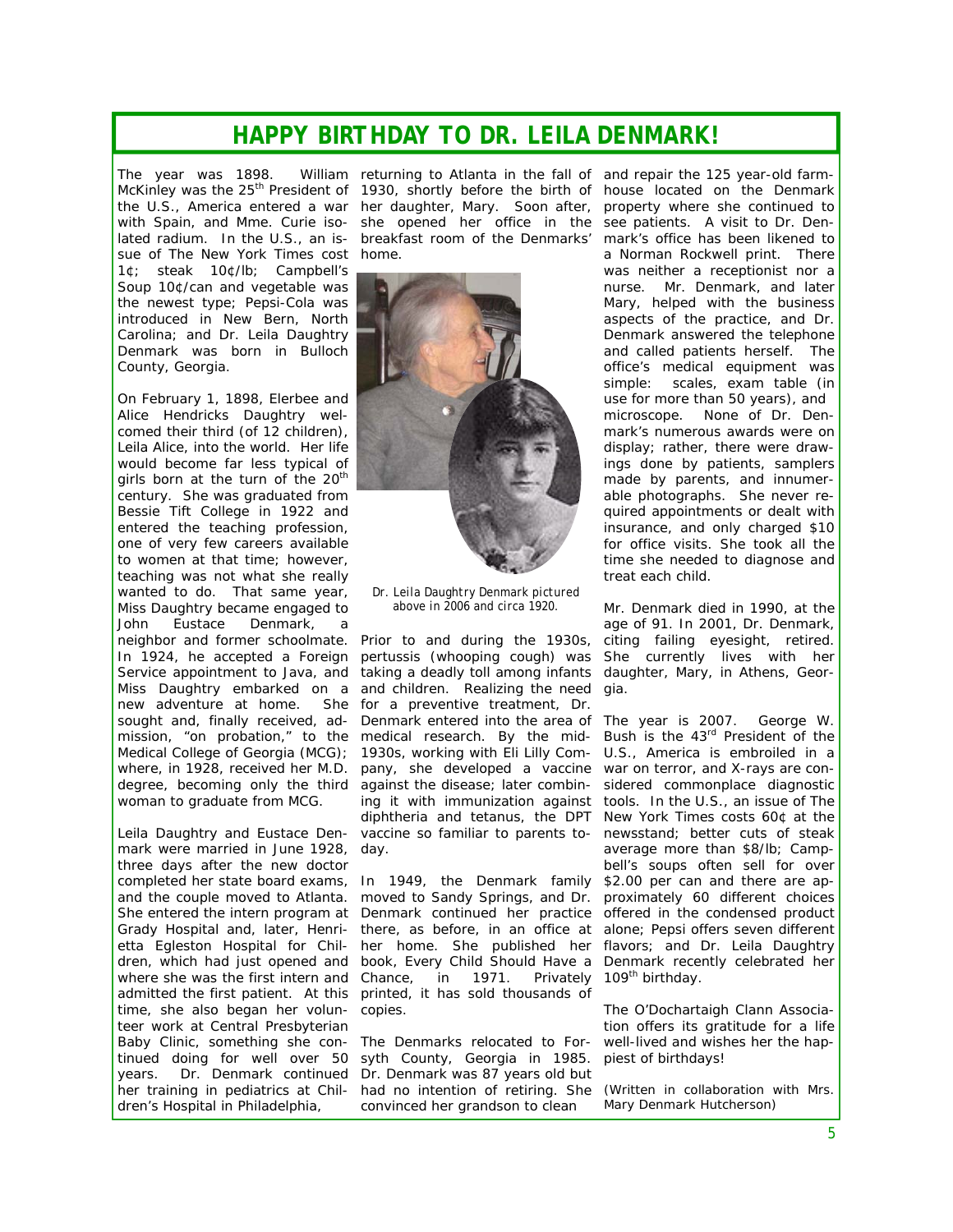## *NEWS & COMMENTS FROM THE O'DOCHARTAIGH FAMILY RESEARCH CENTER IN IRELAND*

*Flash headlines from the Research Center* - The O'Doherty Keep is being purchased by a local Irishman who would like to see it better preserved and improved. He is asking Patrick for such ideas and may be willing to turn it over to the Research Center for proper care. Negotiations between current owner and new buyer are now under way.

*Come for a visit and stay for an education* - The Research Center is now prepared to house clan members wishing to travel to Ireland for an extended stay. The Center has three unused bedrooms, food provisions, and Ireland at its doorstep available to those of you visiting Ireland and who would like to assist with family research. The Center is located in Buncrana Ireland, on a beautiful peninsula in County Donegal called Inishowen. The cost to you is the time you assist with the Center's operations, whether it be organizing, cataloging, genealogy data research and input, computer services, arranging local functions, helping with member communications and such things. Be aware that whether you help with the daily operations or begin a large project for the Center, you will still have plenty of time for traveling Ireland, Scotland, Wales or England, and all the work will be exciting and involve meeting and communicating with the Irish and O'Dochartaighs all over the world. The longer you work, the longer you stay, for free! Now, who has a better offer than that for you?

*A reminder to our members* - The Research Center is not funded by your dues. While it is our hope the Association will grow enough to support the Center, we are unable to do it at this time. The Center is 30% supported by revenues from customers purchasing genealogy information; the remaining 70% from Patrick Dougherty's personal contributions. Please understand, this is why the Center needs to charge for its services and why it is under staffed and slow to complete research. Patrick works for free, but Seoirse O'Dochartaigh is on salary, as he should be. We all know how blessed we are to have these two fine gentlemen daily increasing the knowledge of O'Dochartaigh history and genealogy (as seen in the article on the O'Doherty castle, following page). They are very experienced and dedicated hard workers who try to complete each request as fast as possible. It would be an excellent use of our (O'Dochartaigh Clann Association's) money to provide the Center with an office assistant and quickly begin to subsidize Seoirse's salary.

*Communicating with the Research Center* - Please remember, the Center communicates with people of similar names. This often leads to confusion and causes a delay in response. Whenever contacting the Center, please provide either your assigned "Family Group Number" or a list, if available, of your ancestors (several generations back). Especially helpful is the name of your fore-father and/or fore-mother who left Ireland and in which townland, city or county they lived.

For further information contact Patrick (phoning from the USA 011-353-7493-63998) or Cameron (email odochartaigh @comcast.net or phone (616) 647-8888).

*The harp that once through Tara's halls The soul of music shed, Now hangs as mute on Tara's walls As if that soul were fled. So sleeps the pride of former days, So glory's thrill is o'er, And hearts, that once beat high for praise, Now feel that pulse no more.* 



*No more to chiefs and ladies bright The harp of Tara swells: The chord alone, that breaks at night, Its tale of ruin tells. Thus Freedom now so seldom wakes, The only throb she gives,, Is when some heart indignant breaks, To show that still she lives.* 

*Thomas Moore (1779-1852)*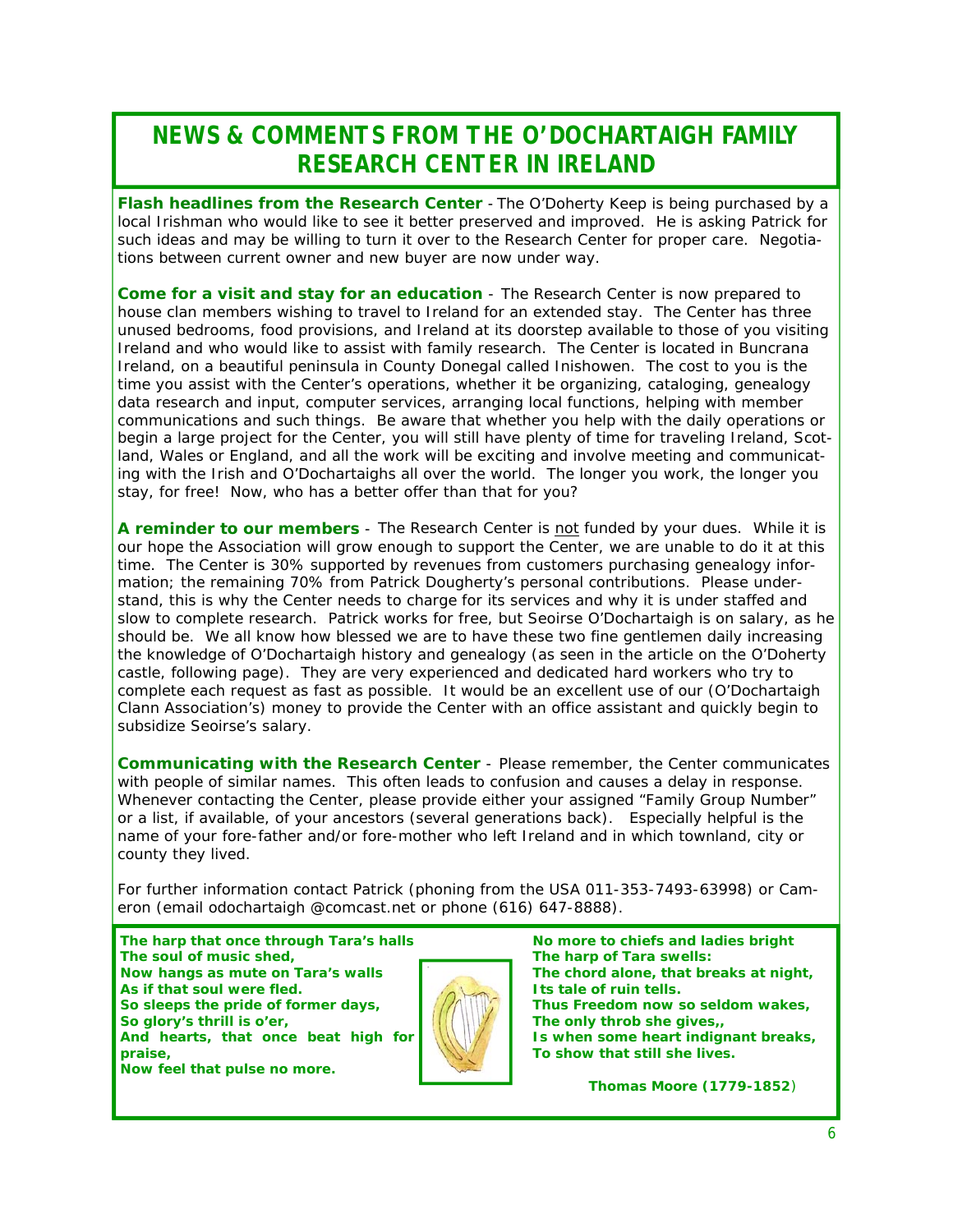### *Ancient O'Doherty Fort Located at Dunwiley*

It's time to strut our stuff and take pride in our Clan. One of our very own, Seoirse O'Dochartaigh of *the O'Dochartaigh Family Research Center in Buncrana Ireland, has made an important discovery. Through the compilation of our research and Seoirse's familiarity with Irish places and history (and his hard work), he has located an old castle of the early O'Dochartaighs, where we became a major sept of Cenel Conaill and provided our family-clans a powerful protection from hostile clans from the south and east.* 

*The following is condensed from an article in the Finn Valley Voice, October 4, 2006; submitted by Robert Dougherty. The complete article can be downloaded from www. odochartaighclann.org.* 

Exciting news for lovers of associated with this region for they write that a Domhnall O Donegal genealogy and history. centuries. It is a fair bit south Dochartaigh, Lord of Ard Miod-The most ancient seat of the west of Inishowen and was hair, died at his resident at O'Dohertys – "Dún Mhaong-known in those days as Tír Droim Fornachta insan Lagan… haile" (Dunwiley) – has at last Éanna. Éanna was a brother of The Lagan is just across from been identified as an O'Doherty Connall and Eoghan. It took in Dunwiley, but while we don't fort after many years of wide the fertile lands around Raphoe know precisely where Droim speculation.

Historians always knew that be-ley as far as Lough Finn. To the some hilltop not too far away. fore the clan got a foothold in south of the region was the bor- A likely one in this case would Inishowen in the  $14<sup>th</sup>$  century der with old Tyrone – the terri- be Mullaghagarry." they resided somewhere along tory of the O' Neills. (At times) the River Finn at a place called The O' Neills were the arch ene- Seoirse reminded us that the O' Ard Miodhair but never knew its mies then of the O' Donnells exact location. The more mod-and the O' Dohertys. ern parish of Kilteevogue was townland of Admiran, which son of Fíamhan, was obliged to must surely be Ard Miodhair.

*page.)* 

"This is at a more easterly point and south of Co. Donegal. then Kilteevogue," says Seoirse. southerly boundary with the gest ring fort in the whole relay just across the River Finn."

names were introduced into Ireland in the  $10^{th}$  century – was somewhere. In one instance,

in the east and stretched west-Fornachta [The Treeless Ridge] wards along the Finn River Val-is yet, a fair guess would be

often sited as a possibility since At a strategic point directly boe" he says, "flank Dunwiley the River Finn flows right above the principal ford over on-all-sides. This-today is only a through there. But a more logi- the broad River Finn, and at a remnant of the extensive oak cal site has been chosen by Ó spot high enough to watch out forests that once covered Ire-Dochartaigh Clan genealogist, for on-coming enemies, Clann land centuries ago. It's feasible Seoirse Ó Dochartaigh. In sup- Fíamhain built a massive for- that these people built wooden port of his theory, right there on tress: "Dún Mhaonghaile" [The structures of oak all over the the slopes of Dunwiley, is the Fort of Maonghal]. Maonghal, region – hence the name." (See maps on the following the territory at a point that, in nÁthanna" [Ard Miodhair of the act as protector of his overlords Admiran is probably derived – the O' Donnells – defending those days, was the only con- Fords1. necting link between the north place and Miodhar is probably

"Dunwiley is right in the centre "Another factor that persuaded Dohertys reigned. Miodhar is of this ancient O' Doherty region me to consider Dunwiley – apart not a name found in any of the but the fort sits at its most from the fact that it is the big-O' Doherty genealogies. ancient Tyrone territory which gion – was that the Annals of Clann Fíamhain – the name the with the Finn River Valley, and O' Dohertys used before sur-the Lagan, from 700 AD to 1300 the Four Masters had been continually linking the O' Dohertys There had to be forts

were sometimes known as The People of the Oak Houses. "The Woods of Drum-

"Ard Miodhair na "Ard" means a high the name of a chieftain who lived in the region before the O'

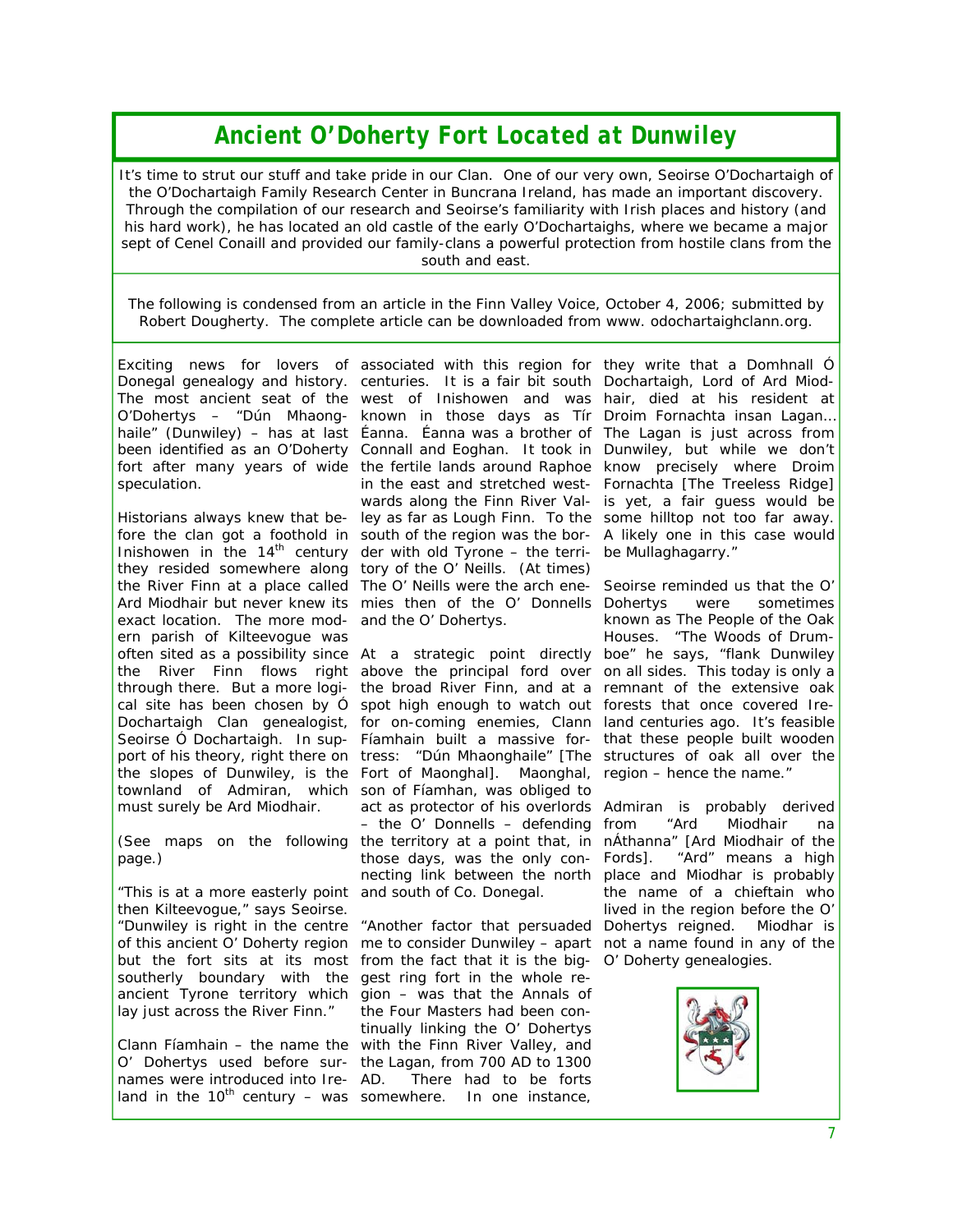

#### **NOTICE TO ALL O'DOCHARTAIGH CLANN MEMBERS:**

**The association wishes to make contact with all awardees of the "O'Dochartaigh Duais (2000AD) Awards." These awards were given to those who invested an enormous amount of time, energy, and personal funds in the O'Dochartaigh Clann Association and our family research; essentially, our version of a "Hall of Fame." It is critical that we update our information to maintain contact with the awardees (or close relative). Robert H. Dougherty (Hidden Meadows, CA) is compiling the data for future issues of our newsletters, website posting, and/or a future publication. If you are a recipient, or close relative, please contact Mr. Robert H. Dougherty at 28410 Sandhurst Way, Hidden Meadows, California, 92026 or robertdougherty @hotmail.com. Thank you.**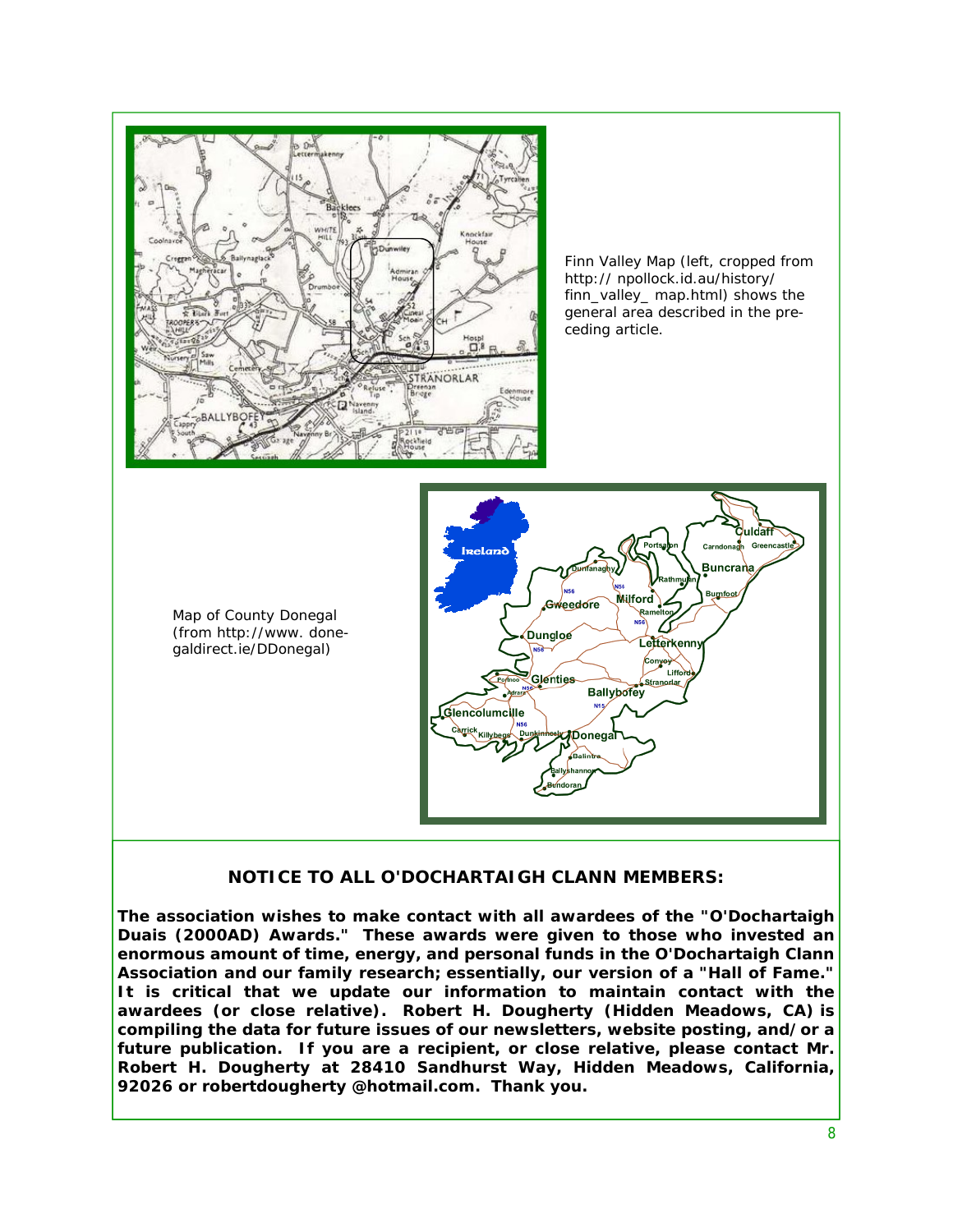### *Cahir O'Dogherty: Rebel, Freedom-Fighter or Patriotic Hero?*

The following is the second in a series of articles written by Cameron Dougherty regarding the life *and times of Cahir O'Dogherty. The first article, "Before Cahir O'Dogherty," appeared in Newsletter #46, published in September, 2006.* 

#### **The Coming of the English**

First, we need to be sure of one Gospel. thing, did the English invade Ireland to possess it or cultivate it? History records otherwise. In Was it an invasion at all, or a migration? I know the answers are writers, clerics, historians and ated to settle all arguments.

the English invaders. of the Irish. The Irish were said soldiers? struggle of light against darkness, political reasoning. The weapons a struggle of the Protestant Eng-and strategy the English came lish nation against the reprobate with were scorched-earth tactics, sioned themselves as an elect evictions. nation providentially empowered by God. Their rationale was that The truth is Ireland was very rich learning centers and, in time, iously correct nation.

*"The Irish are a barbarous race. They have a primitive lifestyle. climate free of disease and infestation, the inhabitants are too*  Ireland's wealth that made it a *have no interest in commerce,*  Vikings, Norsemen, Scots, *the hard work involved in arable*  The English raided wealthy Ire*farming." (The Norman Conquest*  land often and took hundreds of *rald of Wales)* 

easy to believe that Ireland, being written sources prove the exisan island on the edge of the tence of extensive crop-cultivation

known world, would be wild, uncivilized and out of reach of the val times. Writings and artifactual

obvious to many of you, but they administrators who brought light Ireland also is known to have need to be presented and evalu- to Europe while it was sliding fur- been on the leading edge of Euro-Unfortunately for many people land of saints and scholars." The ship. It produced a substantial then, the only voices they heard Irishman Johannes Scotus corpus of Latin literature and has coming out of Ireland were from Eriugena was the greatest scholar left us with the most extensive not paint a very flattering picture land come with teachers or with nacular literature in early medieto be backwards, rebellious, incor- strategies that the Irish used to very clear picture of earlier Irerigible, obstinate and barbaric. All save Europe were monastic settle- land, especially the seventh and the while, the English portrayed ments of safety and aid, schools, eighth centuries, for Ireland has their own invasion of Ireland as a banking, business leadership and more surviving documents than Catholic Irish. The English envi- mass slaughter, kidnapping and and all of Europe reaped the fact, it was the Irish teachers, ther and further into the Dark pean mainstream ideas, develop-Ages. Ireland was known as "the ments, techniques and scholarof ninth-century Europe. Did Eng-and wide-ranging body of versoldiers? The weapons and val Europe. Further, we can get a

their influence upon the Irish due to its Christian values, its made a significant contribution to would make Ireland and the Irish law-abiding, healthy and enter- both church and society. It was people a better nation and a relig- prising people, monastic schools common for the leading families Although the island they inhabit is a pre-modern people, Ireland emerged. They wrote Latin and rich in pastures, good fishing and grew untouched by the calamites Irish, were very often churchmen hunting, enjoying an excellent of Europe, such as the fall of and functioned in a society that lazy to exploit its potential. They target to so many invaders. The **The Fight for Ireland** *they have no interest in building*  Normans and English did not Certainly, it is common knowledge towns, they have no interest in come for the beauty of Ireland. the Irish have been fighting the *of Ireland (12th Century) by Ge-*cattle, sheep and pigs. Ireland valiantly to preserve it. Since this Was this true or was this just food products, but recent ar- good of the Irish. Did the English English propaganda? It would be chaeological finds and surviving ever have the best hopes of the and its cultured society. Ruled by of Europe to send their children to the Brehon law, which is consid-Irish schools. A caste of scholars, ered by many the most remark-who were lawyers, canonists, hisable set of laws ever developed by torians, poets and grammarians, Rome and the Dark Ages. It was was predominantly ecclesiastical. was then comprised of many dairy farms which produced many good

farms that go back before Medieevidence point to the existence of a considerable amount of dispos-In able wealth in early Christian Ireland.

any other European country.

For 600 years, Ireland, England benefits of the church-run schools of Ireland which became great

English for a long time to regain their freedom, after fighting so is the case, the English invasion and domination was not for the Irish in mind? Were the wars the *(Continued on page 10)*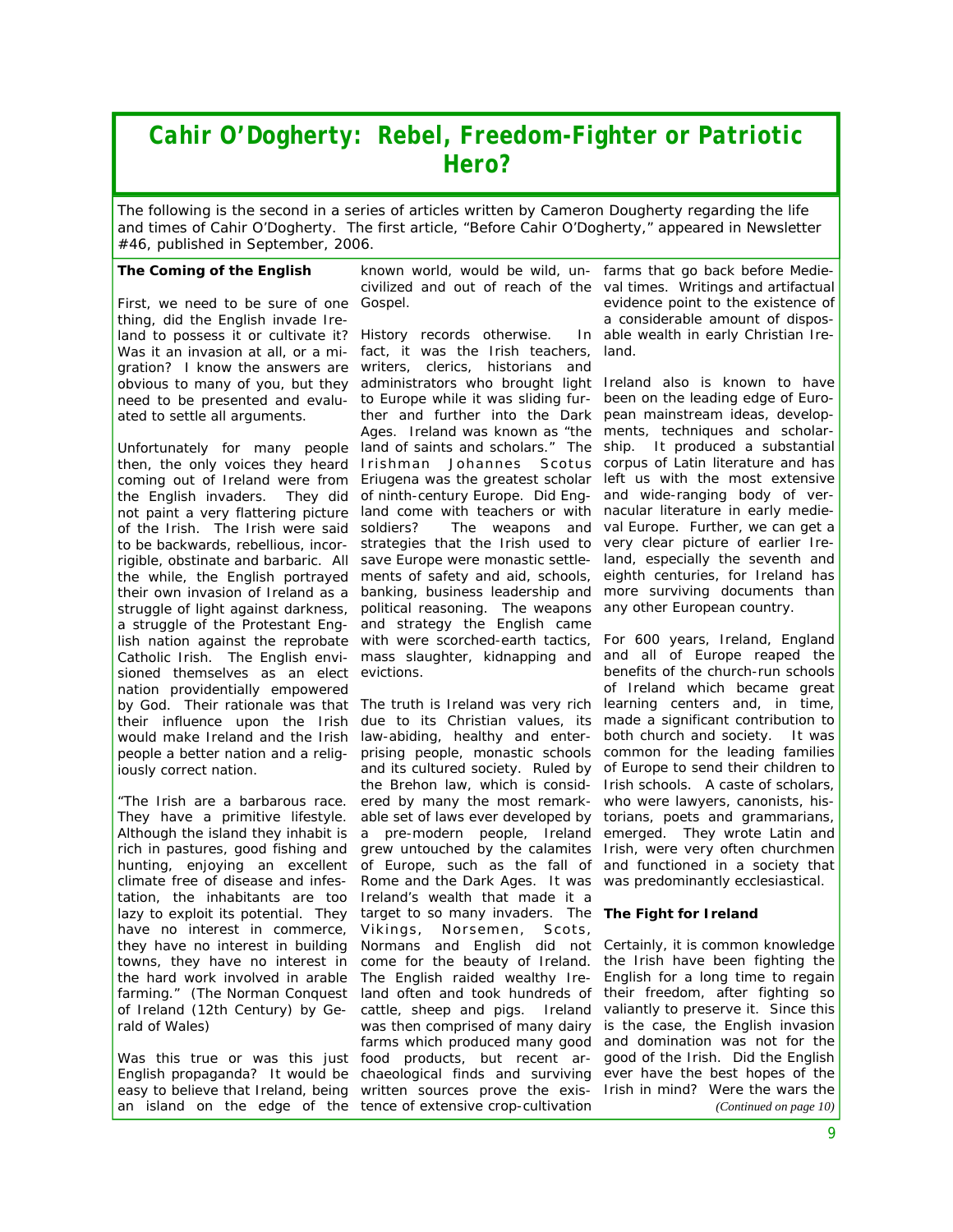seventeenth-century chieftain **Cahir O'Dogherty** a murderous triot-defender?"

From this report written in 1612 AD, the Irish were purposely never given a chance:

*"This then I note as a great defect in the Civill policy of this kingfirst attempted, the English lawes*  defenses for the next raid. *were not communicated to the was it possible they shoulde bee*  appeared to them to be no differ*any Civill men, nor enter into any*  ing the Middle Ages. *Towne or Citty without perrill of world's end? And so the Conquest never bee brought to perfection." (Words of Sire John Davies, attorney-general for Ireland to James I, in his book pub-*but that did not happen. *lished in 1612.)* 

By the sixteenth-century the peo-

fault of the unruly Irish? Who raided often by the Danes, Norse- The clans in the north, including was right and who was wrong? men, Normans, Scots, English and the O'Dochartaigh clan, formed an Can the historical accounts that neighboring Irish clans. Unfortu- alliance with each other in order remain from those days be nately, Inishowen was easy and to combine forces to prevent any trusted to give us an accurate quick prey by sea. There have further English encroachment in picture of the time? And the mil-been discovered on the shores of their homeland. But, by that lion-dollar question, "Was our Inishowen 27 different castles time, the English were expert asrebel, a freedom-fighter or pa-it would prove impossible to pre-side, there were the Irish fighting dom, in that for the space of 350 ther in the midst of a raid, clean- peace, only to break it and begin *years at least after the Conquest*  ing up from a raid or preparing the fighting again. Each time the built to protect it from sea raids. But, some raids came by land and vent all sea incursions since some for their homeland and, on the contained over 20 ships (upwards other side, the English using of 32) at a time. The raiders every villainous means possible to came in large parties, always to dispossess the "barbaric" Irish. pillage, murder and burn and always to leave. The O'Dochar-Many times during the northern taighs of Inishowen had grown clans' fourteen-year war (1593 accustom to this. They were ei-1607) the English proposed

Irish, nor the benefit and protec- Years before the English came, was a recurring English theme *tion thereof allowed unto them,*  many parts of Ireland were pos-used in other European conflicts. *though they earnestly desired and*  sessed by the Vikings, Danes and Hugh O'Neill wrote to King Philip sought the same. For, as long as Normans. The Irish lived in an III, "The English themselves, usthey were out of protection of the uneasy and often hard-fought ing the name of peace as a decep-Lawe, so as every English-man peace with these foreigners. The tion, teach us this manner of might oppresse, spoyle, and kill on-again-off-again wars with the feigned friendship and of destructhem without controulment, howe English in the 1200's to 1500's tion by peace." other then Out-lawes & Enemies ent than the many stories passed The clans of the north, led by to the Crown of England? If the down from ancient days. That is Hugh O'Neill (Earl of Tyrone) and King woulde not admit them to until the English began to popu- Red Hugh O'Donnell (Earl of Tyrthe condition of Subjects, how late the areas under their control connell), became the last defend*could they learn to acknowledge*  with English and Scot settlers. ers of Ireland. These northern and obey him as their That event is now known as the clans held off the English until all Soveraigne? When they might single most important develop- men, munitions and supplies were not converse or Commerce with ment in Irish secular affairs dur- exhausted, at which time they

*their Lives; wither should they*  Other changes were soon made moned to King James. English, flye but into the Woods and by the conquering English. It was Irish and Spanish friends in Lon-Mountaines, and there live in a forbidden for the Irish to practice don warned that it was a trap and wilde and barbarous maner? ...In their religion, to be elected to of- men were lying-in-wait to kill him a word, if the English woulde nei- fice or be protected under their or imprison him as soon as O'Neill ther in peace Governe them by own courts or the English courts. came to London. There were al-Law, nor could in War root them The English had come as any ready many suspicious poisonout by the sword; must they not other aggressive neighbor and ings, even to Hugh O'Donnell who needes be prickes in their eyes, you can see the Irish handling it had gone to Europe earlier and *and thornes in their sides, till the*  much like earlier aggressors, de-died suddenly on his way to see fending what lands they could and King Philip III of Spain. O'Neill, biding their time until such time himself, had been poisoned earas the English left or could be lier, but recovered after a long militarily "pushed" out of Ireland, illness.

ple of Inishowen had been the the Irish already knew the English land (which he needed in order to innocent victims of many raids for whom they really were: in-maintain his control of the Neth over many centuries. They were vaders and potential conquerors. By the time the English began to King Philip III, in the early stages establish forts in Ireland's north, of a very delicate peace with Eng-

sassins, negotiators, treatybreakers and raiders. On one

Irish lost a little more. Slowly the English gained the upper-hand. It

had to do treaty with King James I. Shortly after, O'Neill was sum-

With Irish affairs in such a state, *(Continued on page 11)*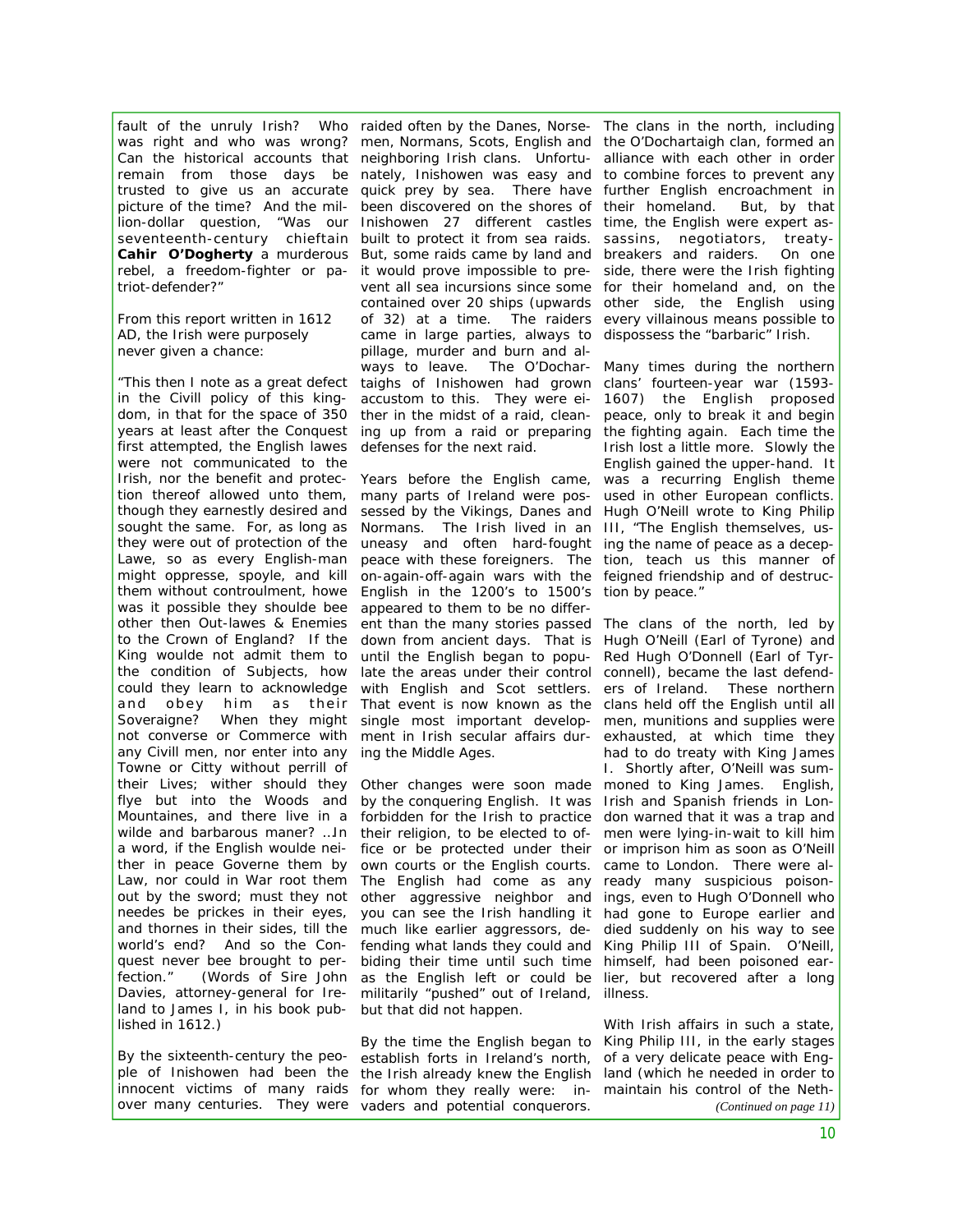erlands), sent a ship to rescue O'Neill and Ruairi O'Donnell (new Earl of Tyrconnell), their friends and family members. The ship left Lough Swilly at midday on Friday 14<sup>th</sup> of September 1607. It has been referred to as the "Flight of the Earls", but rather should be considered a bold and successful rescue of the Earls. For O'Neill continued to work hard, developing many detailed plans while in Rome, to return to Ireland with an army and materials to mount a war to free Ireland. The English, too, worked hard, but their plan was to kill all of the people who escaped that day from Ireland and to prevent Spain from helping the O'Donnells and O'Neills in Rome. The rescue of the Earls kept the Irish hopes alive and kept every Englishman in Ireland in constant fear.

There was one O'Dochartaigh on that ship. Cahir's sister Rois O'Dogherty married to Cathbharr O'Donnell, younger brother to the Chieftain, Ruiri O'Donnell. Within the year, Cathbharr, Ruiri and others will have died suddenly after a two-day excursion to the cooler coast line of Italy.

After the Earls left Ireland, their land was confiscated by the King of England and began to be populated by English and Scots settlers. Inishowen was the last remnant of Gaelic rule in all of Ireland. The English made their plans to get it as well which would define Cahir O'Dogherty's war as a defense of Inishowen and, make him a patriotic defender of Gaelic Ireland, as much as the Earls of Tyrone and Tyrconnell were during his youth.



*CLANN CONTACT INFORMATION* 

**For further information regarding the O'Dochartaigh Clann Association and/or to join the Association** 

> **www. odochartaighclann.org or Cameron Dougherty 4078 Bruce Court SW Grandville, MI 49418-2428 odochartaigh@comcast. net**

**For comments/suggestions regarding** *Ár nDúthcas*  **and/or submission of an article:** 

> **Sherida Dougherty 74 Pleasant Ridge Ft. Mitchell, KY 41017-2862 Dougherty@fuse. net**

**For information regarding a book of Clann interest:** 

**William Daughtrey 214 Ponderosa Lane #2049 Waleska, GA 30183-4324 wdaugh2@msn. com** 

**To submit a genealogical question:** 

**Kathi Gannon 701 S Dickenson Avenue Sterling, VA 20164-3323 Gannonks@aol. com** 

**If contacting by email, please put "Newsletter" in the subject line to ensure your message receives prompt attention.** 

**Be sure to visit both of the Clann websites** 

**www. odochartaigh.org** 

**www. odochartaighclann.org**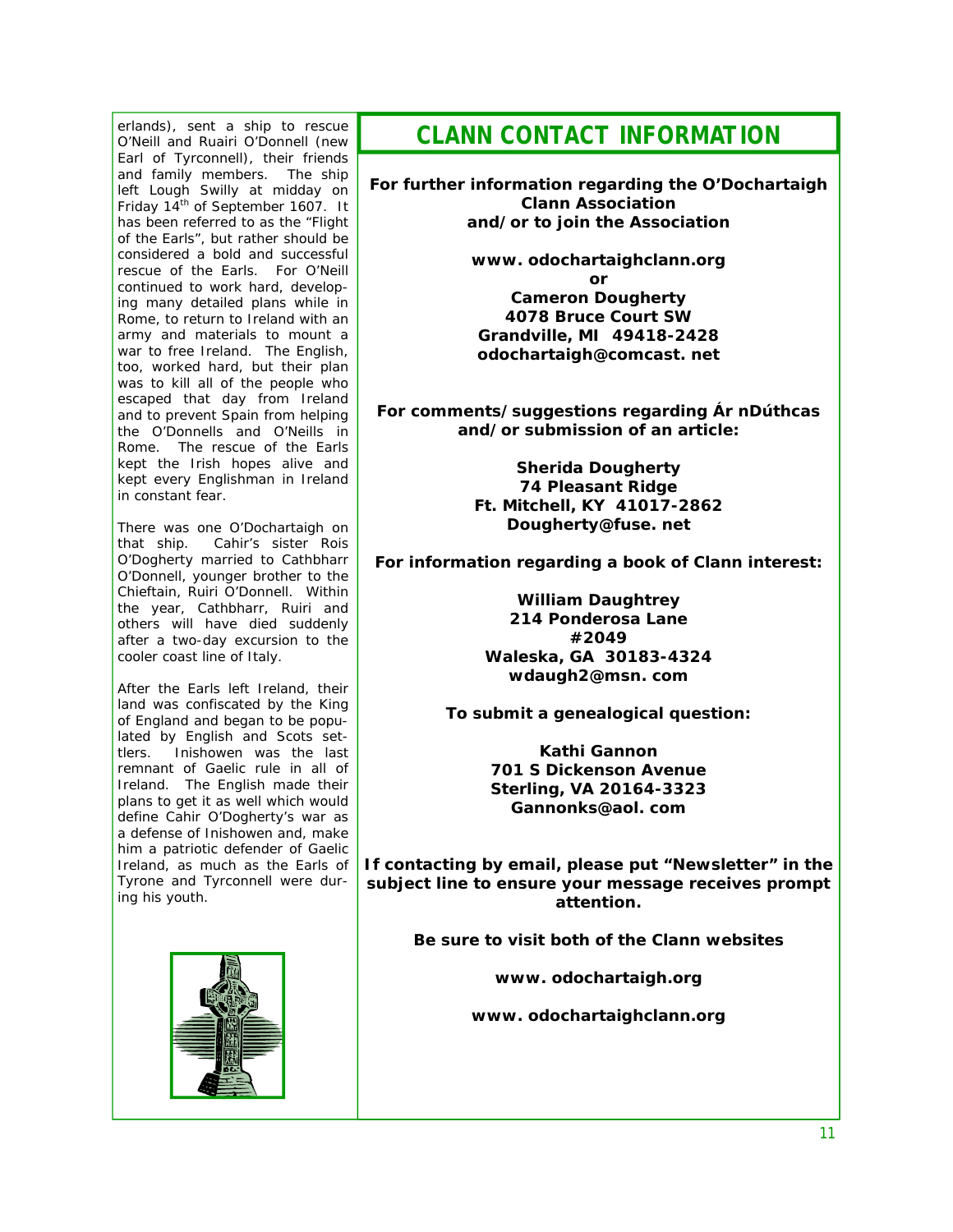

### *BILL'S READINGS & RESOURCES*

bers in their search for information about the O'Dochartaigh and individual family genealogy/ cludes shipping). history. This installment is dechartaigh (variant spellings) Fam- Carolina ily Group genealogies.

We welcome comments regarding Dozier's compilation of early famichase, please let us know.

**Daughtrey, William E.**  *Daughtry And Some Con-***Mathews, Anthony.** *Origin Of*  ping). (Available in a number of librar-and ship passenger lists of emifrom Bill Daughtrey at wdaugh2 Ontario Genealogical Society, El-@msn.com, \$25.00 plus \$5.00 gin Co. Branch, St. Thomas, Onshipping).

 $nected$  *Counties.* **Lion Books, Madison, Georgia,** 

This is the War. Includes stories of Daughtry ten by the acclaimed Civil Rights first in a se-FG 1100 soldiers and their fami-activist and former Editor of the ries of selec-lies, with graphic descriptions de-Clann Newsletter, *O'Doherty Peo*tions we hope picting "real people", some of no-*ple and Places* is a small encyclowill benefit our Association mem- ble character and others with pedia of O'Dochartaigh Clann his-Clann, Irish history and culture, dada11 @yahoo.com, \$33.00 in- gies and stories. It includes de-"murder in their heart." (May be purchased from the author at si-

voted to family history books **Dozier, Rebecca L.** *Twelve*  along with miscellaneous O'Dowhich contain one or more O'Do- **Northampton County, North** herty statistics and facts. (May be the books listed below, and would lies, including Daughtrys, who **Shaffer, Harvey E. The** like to hear about other published lived on or near the Northampton Shaver/Shafer And Doughfamily history books for listing in and Hertford County line during *erty/Daugherty Families.* future issues. Also, we are in the the mid-1700's to the early Gateway Press, Inc., Baltiprocess of developing our Clann 1800's, features members of the **more, Maryland, 1997**: Mr. Association Library. If you have James Daughtry, Sr. family group Shaffer describes life in rural books of interest which you would out of Nansemond and Isle-of- Roane County, West Virginia durlike to donate or are aware of Wight Counties in Virginia. (May ing the Great Depression, and relevant books that we could pur- be purchased from the author at includes information on Dough-*Carolina Families (1650-* found through various online U.S. 1850). Gateway Press, Inc., and Irish booksellers of rare and **Baltimore, Maryland, 2004**: Ms. out-of-print volumes.) rldozier @aol.com, \$45.00 in-erty/Daugherty ancestors. cludes shipping).

*nected Families Of The South. The O'Dohertys.* **Published by W. H. Wolfe Associates, Ros-the Author, Colpe, Drogheda, well, Georgia, 1983**: This book **Ireland, 1978**: As indicated by feel this column is beneficial to focuses on several lines of the word "origin" in the title, this you, the reader. If you have in-Daughtry (variant spellings) Colo- book begins with the O'Dochar- formation about other Doherty (all nial families in Southeast Georgia, taigh descendancy from Conall variant spellings) family history whose descendants migrated to Gulban, then takes the reader books that we may list, please Florida, Alabama, Texas, and through the historical evolution of send it to the Editor or to Bill other areas during the 1800's. the Clann, to the 1608 death of Daughtrey at wdaugh2@ msn. There are many descriptions of Sir Cahir O'Doherty. Mathews de-com. connected families, and the book scribes other notable O'Dohertys includes numerous genealogies, and significant Irish events. The Next month's installment will infamily stories, photographs, cop- book contains many pages of par- clude some family history webies of old documents and maps. ish records, hearth money rolls, sites with genealogies. ies; may be purchased directly grants. (May be obtained from **Daughtry, Hu.** *Confederate*  www.elginogs.ca, click on *Tales Of Candler And Con-*"Discovering Your Roots in Elgin", tario for \$12.00 plus \$1.80 shipping; or see website at Southern then on "Family Histories".)

**2006**: In this historical collection **O'Dochartaigh, Fionnbarra.**  of stories, the author tells "how it *O'Doherty People And Places.*  actually was" to live in South/ **Ballinakella Press, Whitegate,**  Central Georgia during the Civil **Co. Clare, Ireland, 1998**: Writ-

tory, significant events and places, with many family genealoscriptions of O'Doherty coat-ofarms, castles and chieftains,

(Purchase from the author at hes2 @psu.edu, \$25.00 includes ship-

Please let the Editor know if you

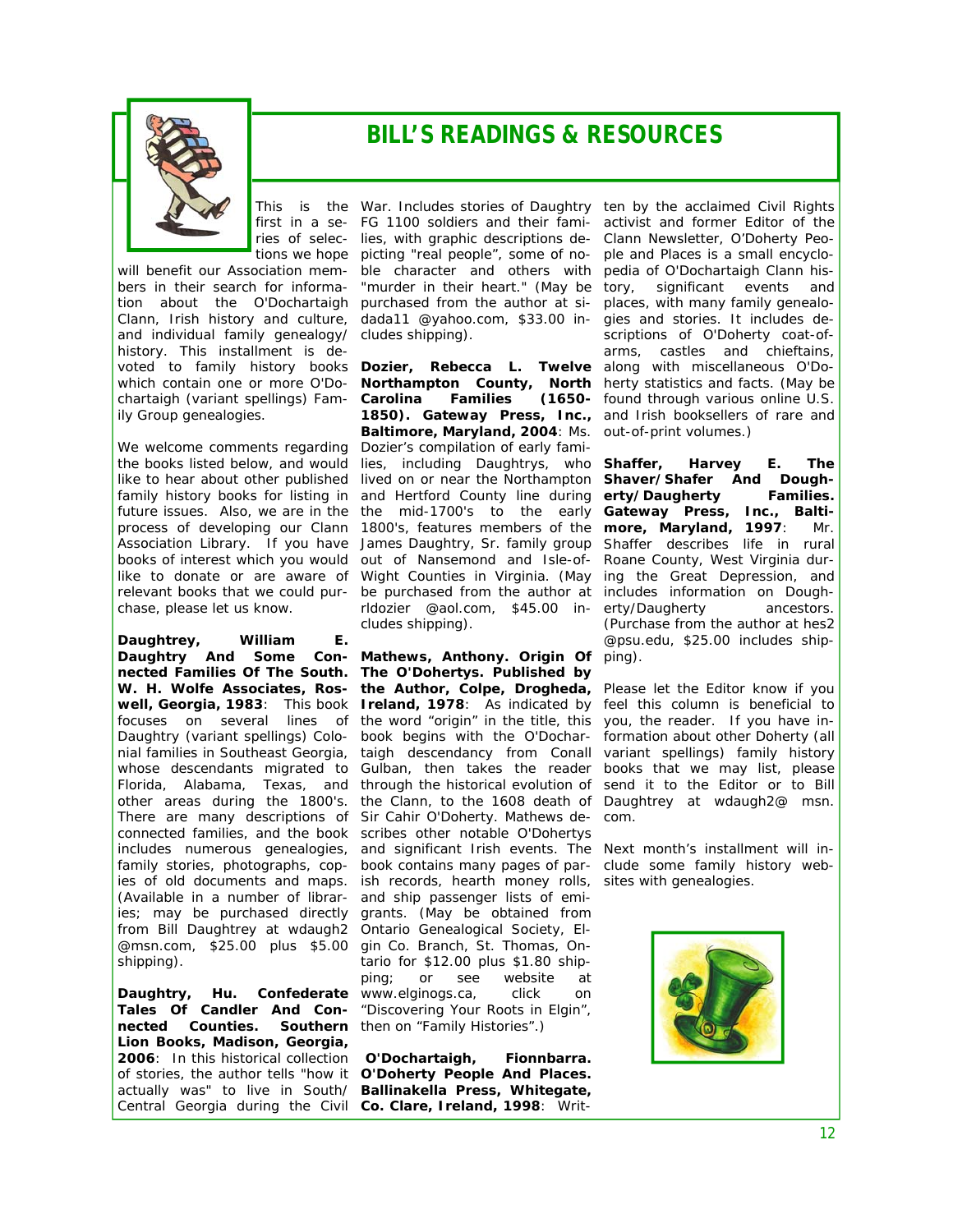### *THE MUSINGS OF DENIS FROM DOWN UNDER*

When asked to comment on the dance. One never hears an Irish celebration of St. Patrick's Day in Tenor. When I was a boy, they Australia, I thought, at first, that I seemed to come out of the woodmight be well qualified. But, hav-work on 17 March. ing grown up in a Catholic parish guage. My grandfather had lived in the Laggan and, as far as I ley's" opened its doors in Lismore know, grew up speaking English. a few years ago, some local musilians, St. Andrew's the ABC, plays Scots or Welsh China Town. The local streets music on those days just as it have their names displayed in plays Irish music on 17 March. I Gaelic and that is the centre of do not remember St. George's the street parade in Brisbane on Day *[April 23rd]* being marked that or near 17 March. way. In any case, I suspect that there may be a majority of Aus-There was a time when most of all.

But, I have to confess that we priesthood unless he was Irish Australians are not a very demon-born. Those days are long past. strative mob. Street parades do In many Australian cities there is occur, especially on Anzac Day\*, a Catholic Cathedral and an Angli-25 April; but the parade that can one. The first Catholic bishop seems to attract most interest here (Doyle) was appointed to from the media is the Gay and Grafton but he had his see relo-Lesbian Mardi Gras in Sydney.

Ireland, but, rather after Lismore street as in Armidale. Inciden-Isle, off the west coast of Scot-tally, the bells in the Lismore Caland), there is a school of Irish thedral are not owned by the dioproduce splendid concerts on St. city because the population gen-Patrick's Day. However, our erally contributed to their acquisischool year coincides with the tion by Bishop Doyle. calendar year and their best performances tend to be at the end As a kid growing up in a Catholic of the year. But, it will be all Parish, 17 March was always a big

and having a father born in Ire-Of course, the breweries make an Now, everyone knows St. Paddy's land, I now find that I belong to a effort for St. Paddy's Day. You Day, though many here have no minority that is constantly dimin-can get green beer from that day Irish connections. We certainly ishing, especially with waves of until the special kegs run dry. do not have the big deal parades immigration since WWII. I be-Many pubs get in Guinness for the they have in New York, yet the lieve my grandmother spoke special day. Some even stock it day is important to many, even Gaelic but I never heard her utter regularly. But, many an "Irish the non Irish. But, St. Paddy's a single word in her native lan-Pub" in this country is a phoney Day has dwindled. My father arrived in Australia as cians approached the new publi- \*ANZAC Day marks the anniveran infant and he grew up as a can and enquired about his provi- sary of the first action by the Aus-Dinkum *[genuine]* Aussie. For sions for St. Paddy's Day; the *tralian and New Zealand Army*  me, 17 March still is a very special manager looked blank. He simply *Corps. On April 25, 1915, ANZAC*  day; but for many other Austra- did not understand the connec- *forces landed at Gallipoli; the* [November 30<sup>th</sup>] and St. David's genuine Irish Pubs. There is one *during which time ANZAC troops* Day *[March 3<sup>rd</sup>]* are more impor- in Fortitude Valley in Brisbane left a powerful legacy in military tant. Our national broadcaster, tucked away in the shadow of *history.*  When "Mary Gilhootion. Still, we do have some *campaign lasted for eight months* 

tralians now whose ancestors did the Catholic clergy in Australia not come from the British Isles at were Irish born. We even had In our town of Lismore (which cathedral each. Much better than was NOT named after Lismore, having two buildings across the Dance and this has been known to cese exclusively but, also by the one diocese whose bishop would not accept a candidate for the cated to Lismore so these two north coast cities have just one



deal with concerts and parades.



*Whenever I dream, it seems I dream Of Erin's rolling hills - Of all its lovely, shimmery lakes And babbling rills - I hear a colleen's lilting laugh Across a meadow fair And in my dreams it almost seems To me that I am there - O, Ireland! O, Ireland! We're never far apart For you and all your beauty Fill my mind and touch my heart.* 

 *E. Gary Brooks* 

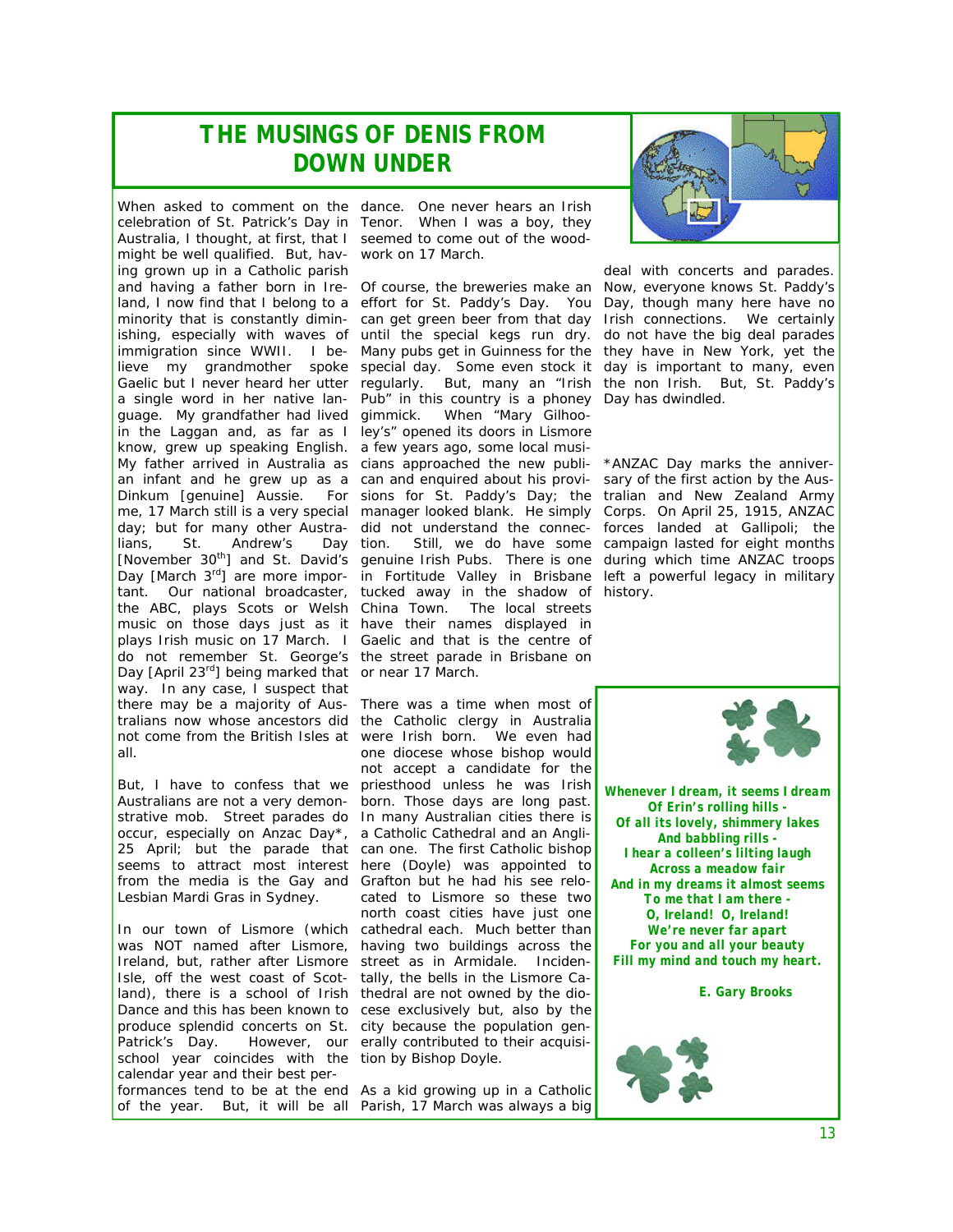## *MEAN SQUIRREL ATTACKS PENNSYLVANIA LETTER CARRIER*

OIL CITY, Pa. - Letter carriers occasionally have to deal with angry dogs or maybe even a spider's nest in a mailbox, but a mean squirrel? Barb Dougherty, a 30-year Postal Service employee, said she was attacked and bitten Monday by a squirrel while delivering mail in Oil City, about 75 miles north of Pittsburgh.

"It was a freak thing. It was traumatic," Dougherty told The Derrick in Oil City. "I saw it there on the porch, put the mail in the box and turned to walk away and it jumped on me."

The animal ran up her leg and onto her back, she said.

"I eventually got a hold of the tail and pulled it off me," Dougherty said. "No one was home at the house where I was delivering the mail, but the neighbor lady heard me screaming and came over."

An ambulance took Dougherty to the hospital, where she was treated for cuts and scratches. The squirrel was killed with a BB gun and sent to a lab to be tested for rabies. Dougherty was given the first series of rabies shots as a precaution.

Postal officials said the attack is extraordinary.

"In about 230 years of postal history, I bet it is not the first, but I've personally never heard of another squirrel biting," said Steve Kochersperger, spokesman for the Erie district.

Squirrels do not frequently bite people, said Regis Senko, who works for the Pennsylvania Game Commission.

Steve Jolley, a Postal Service manager in Oil City, said, "We are not issuing a squirrel alert, but everyone is aware of the incident."



 *(From the Associated Press; http:// www.thederrick.com)* 

### *THE FAIRIES [William Allingham (1824-1889), Ballyshannon, County Donegal]*

*Up the airy mountain, Down the rushy glen, We daren't go a-hunting For fear of little men; Wee folk, good folk, Trooping all together; Green jacket, red cap, And a white owl's feather!* 

*Down along the rocky shore Some make their home, They live on crispy pancakes Of yellow tide-foam; Some in the reeds Of the black mountain lake, With frogs for their watch-dogs, All night awake.* 

*High on the hill-top The old King sits; He is now so old and gray He's nigh lost his wits.* 

*With a bridge of white mist Columbkill he crosses, On his stately journeys From Slieveleague to Rosses; Or going up with music On cold starry nights, To sup with the Queen Of the gay Northern Lights.* 

*They stole little Bridget For seven years long; When she came down again Her friends were all gone. They took her lightly back, Between the night and morrow, They thought that she was fast asleep, But she was dead with sorrow. They have kept her ever since Deep within the lake, On a bed of flag-leaves, Watching till she wake.* 

*By the craggy hill-side, Through the mosses bare, They have planted thorn-trees For pleasure here and there. Is any man so daring As dig them up in spite, He shall find their sharpest thorns In his bed at night.* 

*Up the airy mountain, Down the rushy glen, We daren't go a-hunting For fear of little men; Wee folk, good folk, Trooping all together; Green jacket, red cap, And a white owl's feather!* 

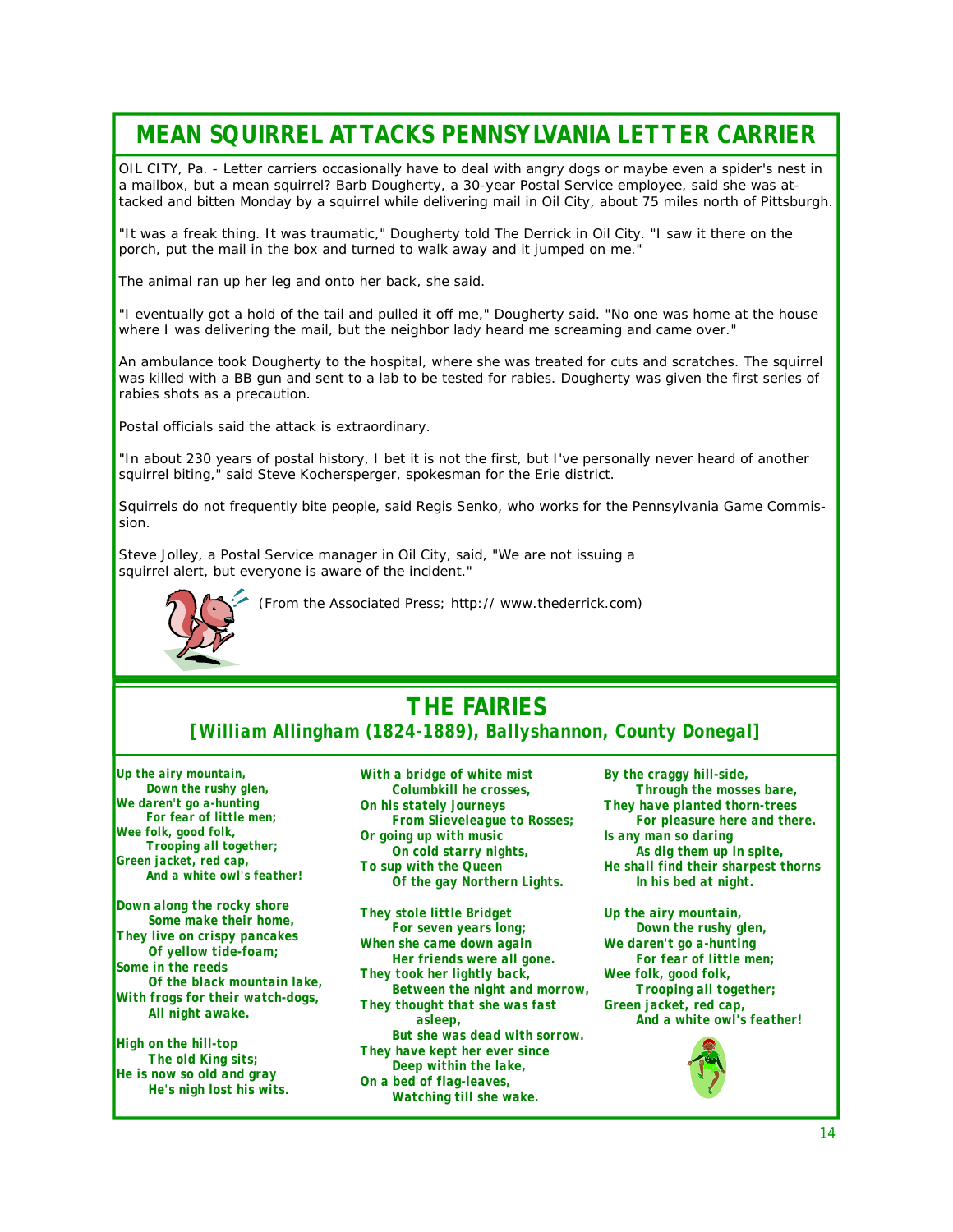### *EMERALDS IN THE BLUEGRASS*

dance for the hungry. swayed in the breezes. The lack of wanted, became too "coarse" to refull of riches and open to growth for those not of faint heart and willing of the wilderness and the fertile landscape may have stirred memories of Ireland, this was the Ameri-become darker and bloodier. can West of the late  $17<sup>th</sup>$  and early 18<sup>th</sup> centuries. This was Ken-tahten, the land of tomorrow, the dark traders, the explorers/surveyors and bloody ground. This was Ken-literally risked life and limb to map tucky.

The Cherokee, Shawnee, Chickasaw were the first visitors to in a struggle to lay claim to the Kentucky; visitors because none established permanent villages. ground and game, from buffalo to bear, from deer to wild turkeys, was man to share knowledge of Kenplentiful. It was also where they came to gather their precious salt, necessary for tanning hides and preserving meat. Without salt, the long winter would be exceptionally cold and hungry. The land belonged *The Discovery, Settlement, and Pre*to no one but, bore witness to fierce battles among the tribes as they fought to maintain their claims for the basic sustenance of life. It was in those days that it first became the "dark and bloody ground." Engrossed in their own struggles for survival, none of the tribes were aware of the encroaching change forever alter their ways of life.

The white traders, many of them *these inscriptions being still visible.*  Irish, came first in search of adventure and fortune. They soon discovered the wealth of animal hides, "waiting for the taking" deep in the *the entire world…* bluegrass. The traders need only camp to secure a fortune. One of the first traders mentioned in the history of Kentucky was a man by the name of Doherty (Dougherty). mountains between Virginia and friend and neighbor, Daniel Boone.

The panorama yielded a vista of Kentucky and was living among the On May 1, 1769, Boone and Finley, rolling hills, lush with the shades of Cherokees, later traveling with them along with John Stewart, John Holgreen found only on God's own pal- into Georgia and remaining a mem- den, James Mooney, and William ette. Crystal clear rivers and ber of their tribe. Traders often Cool, left the peace and safety of streams offered a variety and abun- married and lived among their In- their homes and journeyed into the reached for the sky as the tall grass, selves from the concerns of the Seven months later, Boone was some of it almost blue, gently Colonies and, even if they had captured by the Shawnee and did man-made dwellings signaled a land enter "civilized" society. However, Undaunted and overwhelmed by the to toil from sun to sun. While the lands. Surveyors would follow and, including James Mooney, Joseph dian in-laws. They removed them-wilds of Kentucky for a long hunt. word would spread of the bounties finally, the settlers. The land would Holden, John Kennedy, and William

Ken-tah-ten was their hunting eagle and as tall as a mountain," he John Doran, Hugh Shannon, and Following the rivers and paths of the As North Carolina and Virginia conthe land west of the Allegheny Mountains for the governments of and North Carolina and Virginia, locked west. While Daniel Boone may have been a big man "with an eye like an may not have been the first white William Casey. Perhaps most fatucky, contrary to popular legend. That honor may go instead to the Irish pioneer, James McBride. According to the famous Kentucky historian, John Filson, in his book, James McAfee of Botetourt County, *sent History of Kentucke, [sic]*, published in 1784:

that would overtake the land and *tucky River, and there marked on*  tucky had its hold on them; they then in high demand and fetching *one of the most beautiful countries*  less than illustrious note. In Prince exorbitant prices in Europe, just *in North America, and perhaps of*  William County, Virginia, Simon had *…It is believed that James McBride*  mately became the capitol city of *is the first white man who had any*  Frankfort. Starving and under con*knowledge of Kentucky. In 1754,*  stant attack from the Indians, the *accompanied by some friends, he*  brothers eventually made their way *descended the Ohio in canoes,*  back to the safety of their Virginia *landed at the mouth of the Kenthree trees, the first letters of his*  would return in short time. *name, with the date and the year, Our travelers explored the country and returned to their homes with the agreeable news of discovery of*  tered the frontier of Kentucky on a

bring a few trinkets into an Indian Thirteen years later, John Finley It must have come as quite a shock By 1690, Doherty had crossed the where he shared his experience with confronted the groom shortly before (born 1706 in Ireland) made his first when Simon learned of the upcomforay into the wilderness of Ken-ing nuptials between his beloved tucky. He returned to the Yadkin Ellen and and William Leachman. Valley District of North Carolina On the day of the wedding, Simon

not see his family again until 1771. open spaces of the wilderness, he led a second expedition of men, Boland, back into Shawnee territory.

tinued their battle of words over ownership of the expanding west, each sent river pilots and surveyors into the wilds of Kentucky. Among them were the Irish names of: Lucas Sullivan, John O'Bannon, James Flinn, Francis Dunlevy, John Reilly, Barney Curran, John Fitzpatrick, mous in Kentucky history were the McAfee brothers who joined the surveying party of Captain Thomas<br>Bullitt in 1773. The brothers, Bullitt in  $1773$ . James, George, and Robert, sons of Virginia, later left the party at the point of James McBride's disembarkation 19 years before, and were the first to survey the area that ultihome. However, the allure of Ken-

Simon Kenton, son of Irishman, Mark Kenton, Sr., reportedly an immigrant from County Down, enfallen in love with Ellen Cummins and was determined to marry her. *(Continued on page 16)*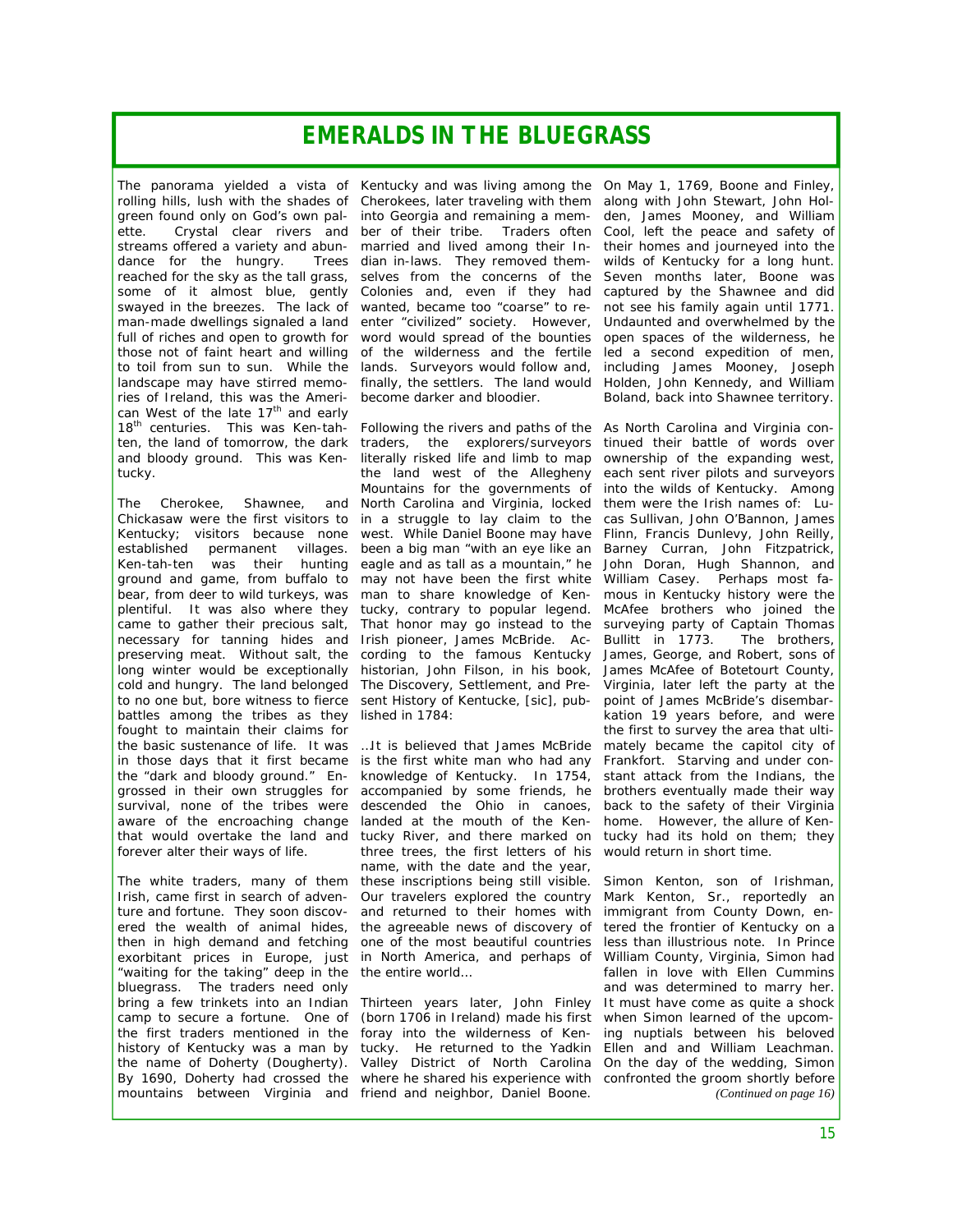the ceremony. Leachman, as well the names of the stations to under- Turner, was kidnapped and taken to as several of his friends, were willing to oblige the hot-headed Kenton and the latter was left lying nearly senseless in the dirt. One year later, Simon Kenton came upon Collins', McFadden's, Feagan's, Sulli-Leachman working alone in the van's, Casey's, Kelly's, Finn's, Eventually, Simon-was-adopted-into woods. Seeing a chance to exact his revenge, Kenton unmercifully pummeled his romantic rival into a state of unconsciousness. As his Cassidy's Station was established by frenzy and ire came under control, Simon erroneously believed the man was dead. To avoid legal prosecution, not to mention his inevitable death by hanging, Simon headed into the west, to the land his uncle had described with glowing terms, that distant land of Kentucky. The Indians often viewed him as merely year was 1771 and Kenton, then a boy, a fact he used to his advanonly 16 years old, soon would became an associate of Daniel Boone and was immortalized in Kentucky On one camping trip into the woods history as one of the great Indian with two companions, the group was fighters, scouts, and explorers.

On the heels of the explorers, pilots, and surveyors, came the settlers. Again, the Irish and their descendants were numerous.

the first permanent settlement west of the Allegheny Mountains. Located in what would become central Kentucky, Harrodsburg was comprised of 54 families; of which 25 bore Irish surnames. Robert and George McAfee, then joined by their brothers Samuel and William, were there, as was one John Dougherty. One year later, Daniel Boone, who had been briefly educated by an came to rest upon the knife and he Irish schoolmaster and married Re-rose brandishing it wildly from one becca "Becky" Bryan, a descendant side to the other. The Indians fell of the County Clare Bryans, established Boonesborough. Again, a look at the names of the settlers mainder of the night, neck deep, in gives evidence of the Irish and their a pool of water. descendants; including, yet again, the McAfee brothers George, and William.

Many of the early settlements were formed by groups of families, who traveled without government authority or aid, simply seeking a better way of life. They would find a son of an Irish immigrant who desirable location, and build their cabins in an arrangement that offered fort-like protection against tal. He was nine years old when he attacking Indians. These small settlements, called "stations," were during a land dispute with the Indiusually given the name of the leader ans. Six years later, his entire famof the group. One need only read ily, including his step-father, John

stand the prevalence of the Irish in a Delaware (Indian) village where the early settling of Kentucky. They Turner was tortured and burned at included, among others: Kenny's, the stake as young Simon was McCormack's, Kennedy's, Mullins', forced to watch. Bryan's, Cassidy's, and Dougherty's Stations.

Michael Cassidy, a native of Ireland who, as a young lad, immigrated to America. He served valiantly during the Revolutionary War and entered Kentucky after mustering out of the army. Supposedly, Michael was unusually small in stature and the tage in his many confrontations.

In 1774, James Harrod established before Cassidy had the better of his set upon by three Indians, with only Michael Cassidy left alive. Having saved the "boy" for entertainment, the smallest of the Indians was presented with a large knife and given the honor of carving up Cassidy as the others watched. It was not long opponent, who, not only was suffering from the humiliation of not being up to the challenge of whipping a "boy", but was quickly becoming the taken prisoner by the Indians in laughing stock of his own comrades. 1778, had been moved from village As the matter grew more serious, to village, tortured, and forced to the two Indians tried to rescue their companion and soundly beat Cassidy with their war clubs. As he fell to the ground, Michael's hand back and Cassidy made his escape into the woods, spending the re-

> Robert, Not all of the Irish who entered Kentucky left heroic tales and a positive impression on the settlers and in the annals of the Commonwealth. Perhaps the worst of these was the infamous Simon Girty. Born in Pennsylvania in 1741, Girty was the worked as a packhorse driver in the fur trade. Simon's youth was bruwitnessed the murder of his father

the Seneca tribe and taken to Ohio where he mastered the Shawnee language. During Lord Dunmore's War, Girty served as a scout and interpreter; and he developed a close and enduring friendship with Simon Kenton. Both the British and Americans vied for Girty's assistance during the Revolutionary War. Girty first sided with the Americans but, finding military life disagreeable, he was discharged in 1777 for poor behavior. Switching his alliance, Girty served the remainder of the war as an interpreter for the British. It was during those years that his notoriety grew; he became vilified as evil and demonic. Tales were told of his horrendous brutality and torture; and mothers warned naughty children to behave lest, "Simon Girty will get you!" It was also during those years that Girty led Indian raids into Kentucky, terrorizing the settlers. However, it must be noted that one great act of friendship and kindness trickled through the horror. Simon Kenton, run numerous gauntlets. His death was imminent when Girty arrived in the Shawnee village of Wapatomica. Girty's argument was successful and Kenton's life was spared, making possible his eventual escape.

Kentucky had been neither darker nor bloodier than it was during years of the Revolutionary War; yet the majority of settlers remained and the influx of Irish immigrants and/or their descendants continued. The sons of Erin left their marks and, often their names, on nearly every county of the Commonwealth.

Yes, the sons of Erin left quite an impressive history in Kentucky. However, they did not come into the wilderness unaccompanied; in many instances, daughters of Erin traveled with them. Left alone to their own devices while their men were hunting and fighting, frequently for long periods of time, it was the *(Continued on page 17)*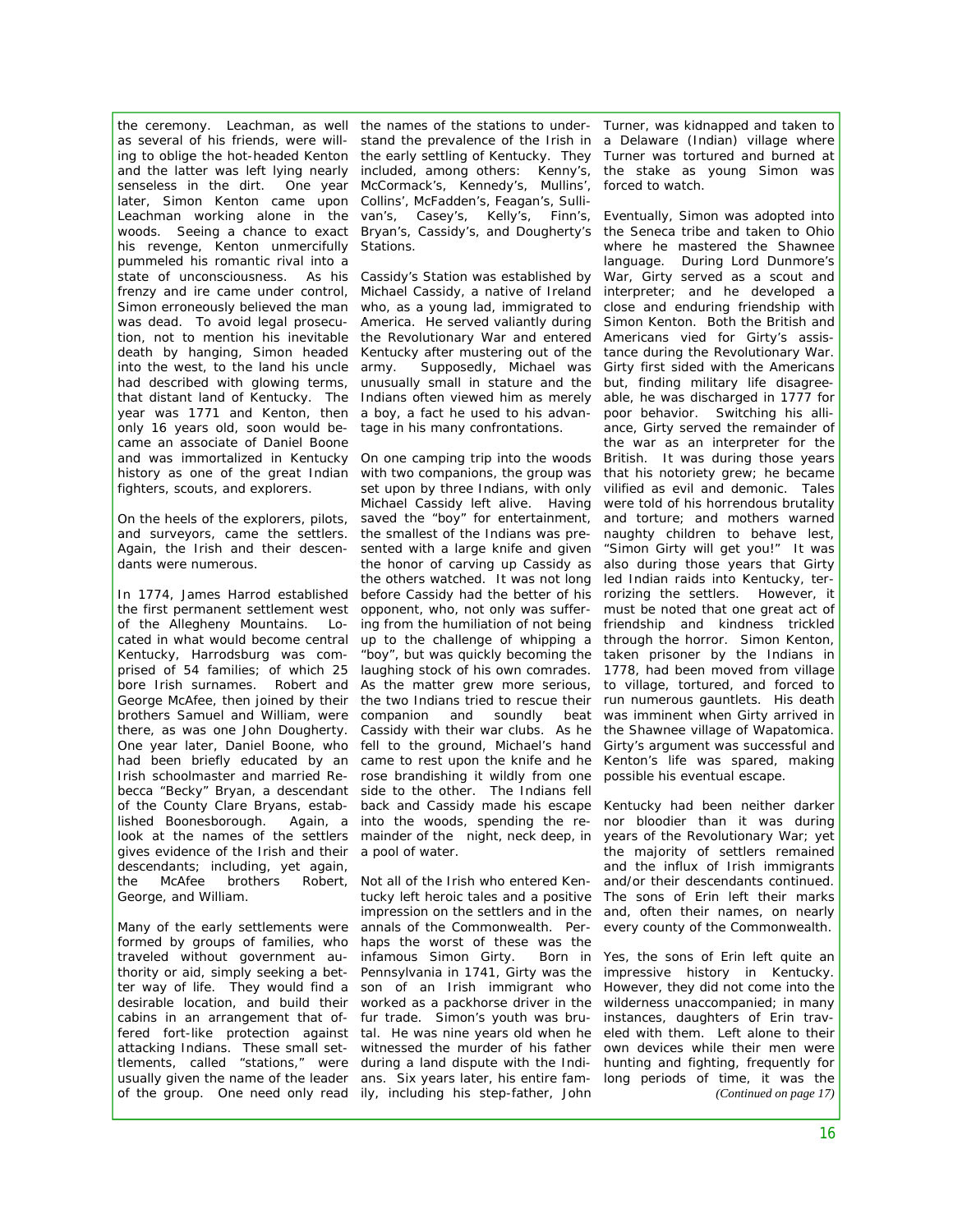women of Kentucky who actually Steele rode out in the night, purbuilt a civilized society in the wilds. Unfortunately, very little has been recorded about the women who raised the children, tended the crops, spun the cloth and sewed the clothes, cooked and cleaned, taught the young to read and write, served as doctors, and, often defended their homes and children with an unparalleled fierceness.

Mention has been made of Mmes. McGarry, Denton, and Hogan in the Harrodsburg settlement. These may have been the first white women to have lived in Kentucky. If not them, then, certainly Rebecca Bryan Boone holds that honor. Becky Boone was known to be a fine linen maker, leather tanner, weaver, and an exceptionally good shot. She endured years of hardship and worry as Daniel explored his beloved Kentucky; and she mourned hands of the Indians.

Franklin County was Ann McGinty, wife of James. Her spinning wheel was allegedly the first in Kentucky. Michael I. O'Brien, in his *Irish Pioneers in Kentucky* (page 41), presents a brief description of Ann and an interesting argument for her nationality:

*Among the women of Franklin*  More than 300 *County mentioned by Collins was Ann McGinty who is referred to as 'a woman of great energy and selfreliance, who brought the first spin-*came to Ken*ning wheel to Kentucky and made*  tah-ten. The *the first linen in that section of the country from lint of nettles and buffalo wool.' She is mentioned by Collins as 'very ingenious.' …Her nationality is not given, but that she*  are heard only at University of Ken*such simple materials as nettles and able for ordinary use."* 

Indian attack at Floyd's Station, near the Steele settlement, Richard was shot near the heart. When his tion, they forged a life in the wilderconcerns of her neighbors, Mrs. *The Old Pioneer*, seem particularly

portedly with a nursing baby in her arms. She found and rescued her husband; returning him to the safety of the stockade where she nursed him back to health.

Elizabeth Conway Dougherty, daughter of John Conway of County Tyrone, and wife of John Dougherty, was at Ruddle's Station in 1780 when a combined force of General Bird's British troops and Simon Girty's Indians attacked. She witnessed the slaughter of several of her neighbors as well as the scalping of her own brother. Elizabeth endured a forced march to Detroit, and gave birth during captivity; yet, following their release, she and her family returned to Kentucky and were among the first settlers of Pendleton County.

the loss of several children at the Blue Licks (in present Robertson Counted among the first women of wallis at Yorktown, was the final Historians have agreed the Battle of County) on August 19, 1782, ten months after the surrender of Cornconfrontation of the Revolutionary War. Although the Kentuckians were soundly defeated, it signaled the end of the bloody wars that had tormented the settlers; and on June 1, 1792, the Commonwealth of Kentucky was admitted to the Union as the 15<sup>th</sup> state.

> years have passed since the Irish first

*may have been an Irishwoman may*  tucky basketball games. Hunters *be judged from her knowledge of*  and fishermen still take to the *the primitive operation of fabricating*  woods but the game is not as varied *the wool of buffalo into linen suit-*clear. Still, the hillsides remain lush Richard Steele (mentioned above) Kentuckians owe much to those obviously married wisely. During an early pioneers from the Emerald Isle wife, a native of Ireland, learned of ness and left a legacy of strength his condition, she was adamant in and fortitude. In closing, the words rushing to his side. Ignoring the of Theodore O'Hara in his poem, panorama has changed and the land is no longer dark and bloody. The small stations have been replaced by ever-growing cities and war cries and plentiful; the rivers are not as with heavenly greens and the bluegrass still sways in the breezes. and their descendants. Depending upon their own wit and determina-

fitting. The first and sixth stanzas are as follows:

*A dirge for the brave old pioneer! Knight-errant of the wood! Calmly beneath the green sod here He rests from field and flood The war-whoop and the panther's screams* 

*No more his soul shall rouse, For well the aged hunter dreams Beside his good old spouse.* 

*A dirge for the brave old pioneer! A dirge for his old spouse! For her who blest his forest cheer, And kept his birchen house, Now soundly by her chieftain may The brave old dame sleep on, The red man's step is far away, The wolf's dread howl is gone.* 

*[The primary source for this article was Irish Pioneers in Kentucky, written by Michael I. O'Brien, published in 1916. It is a compilation of his articles written for The Gaelic American, a weekly periodical published in New York from 1903- 1951.]* 

#### *KENTUCKY FACTS*

Joined the Union: June 1, 1792 Kentucky is one of four Commonwealths within the United States.

Motto: United we stand, divided we fall.

State Tree: Tulip Poplar State Flower: Goldenrod

State Bird: Cardinal State Song: My Old Kentucky Home (written in 1853 by Stephen Collins Foster)

Nickname: The Bluegrass State Official Bluegrass Song: Blue Moon of Kentucky (by Bill Monroe)

Famous Kentuckians: Abraham Lincoln (16th President of the U.S.), Jefferson Davis (President of the Confederacy), Kit Carson (trapper, scout, soldier), Muhammad Ali, George Clooney, Rosemary Clooney, The Judds (Naomi, Wynonna, and Ashley), Loretta Lynn, Carry A. Nation (temperance advocate), Phil Simms (football player), Adlai Stevenson (politician), Diane Sawyer.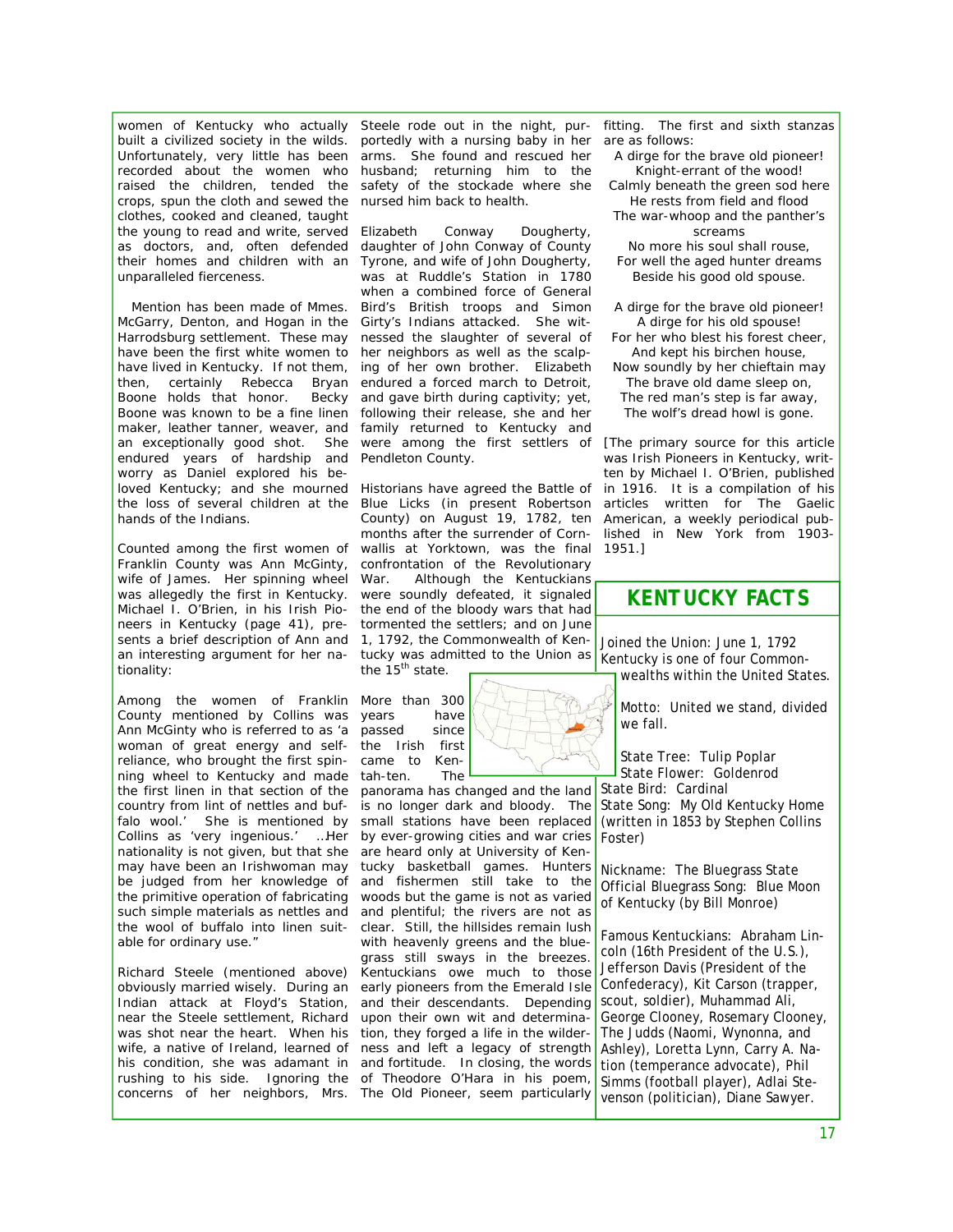## *A CLANN VISIT TO KENTUCKY*

In October of 2006, descendants of John and Elizabeth Conway Dougherty (Family Group #506; the same Elizabeth Dougherty mentioned previously on page 14) welcomed "cousins" from the Clann O'Dochartaigh to Kentucky. The weekend began with a tour of Pendleton County including the old Dougherty homestead land, the Smith and Dougherty/Oldham Cemeteries, and a meeting of the Pendleton County Genealogical and Historical Society. The President of the Society, Eric Nagle, graciously provided time for Cameron Dougherty to introduce the Society members to the O'Dochartaigh Clann Association and, Kathi Gannon to share information regarding the Clann's Y-DNA project.

The following day, the group met at the home of John and Anne Daugherty for a lovely brunch, good conversation and, entertainment provided by Daniel and Emily Dougherty. Laughter filled the home as there were no strangers.

Representing the Clann were: Cameron and Joyce Dougherty and their children, Daniel and Emily (Michigan), Bill and Wanda Daughtrey (Georgia), and Kathi Gannon (Virginia). Family Group #506 included: Millie Belew, Betty Schlueter, Josephine Daugherty, John and Anne Daugherty, Marie Morrison, Pat Pate, Joe and Sherida Dougherty (all of Kentucky) and Dorothy Williams (North Carolina).





Daniel and Emily Dougherty entertain the group at the home of John and Anne Daugherty.

**O'Dochartaighs All!**  (Left to right) Bill Daughtrey, Joe Dougherty, Josephine Daugherty, Cameron Dougherty, Kathi Gannon, Marie Morrison, Dorothy Williams, Pat Pate, and John Daugherty



The Tricolor flag of Ireland was first unfurled for the public on March 7, 1848, by Thomas Francis Meagher, Irish revolutionary, former prisoner of a Tasmanian penal colony, New York City lawyer, and Union general during the American Civil War. (It was adopted as the national flag of Ireland on December 6, 1921.) Meagher expressed hopes for his Ireland as follows:

*The white in the center signifies a lasting truce between the "Orange" and the "Green," and I trust that beneath its folds the hands of the Irish Protestant and the Irish Catholic may be clasped in generous and heroic brotherhood.*